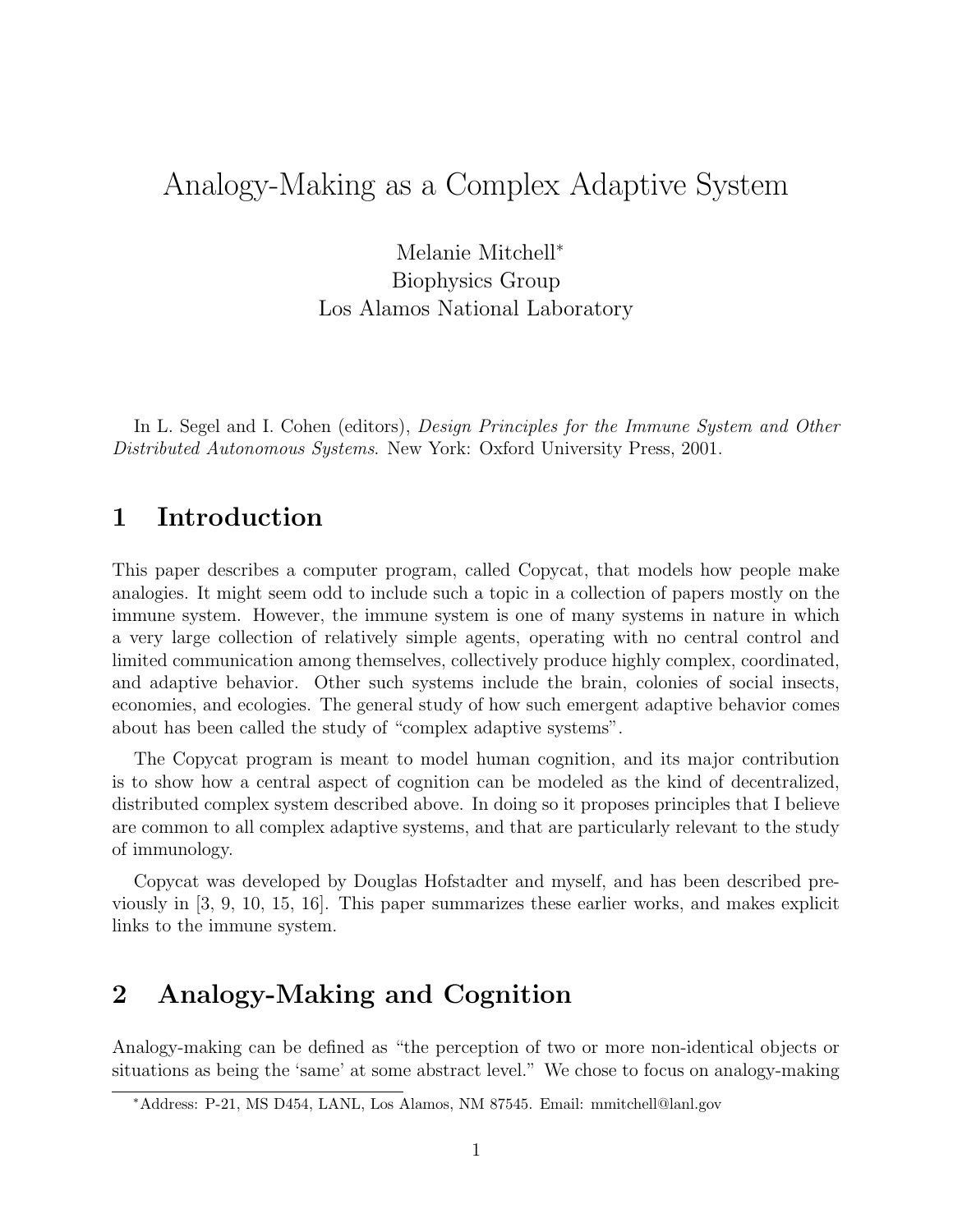

Figure 1: A page of 'A's in different typefaces from a recent Letraset catalog. Reprinted from [8], p. 243.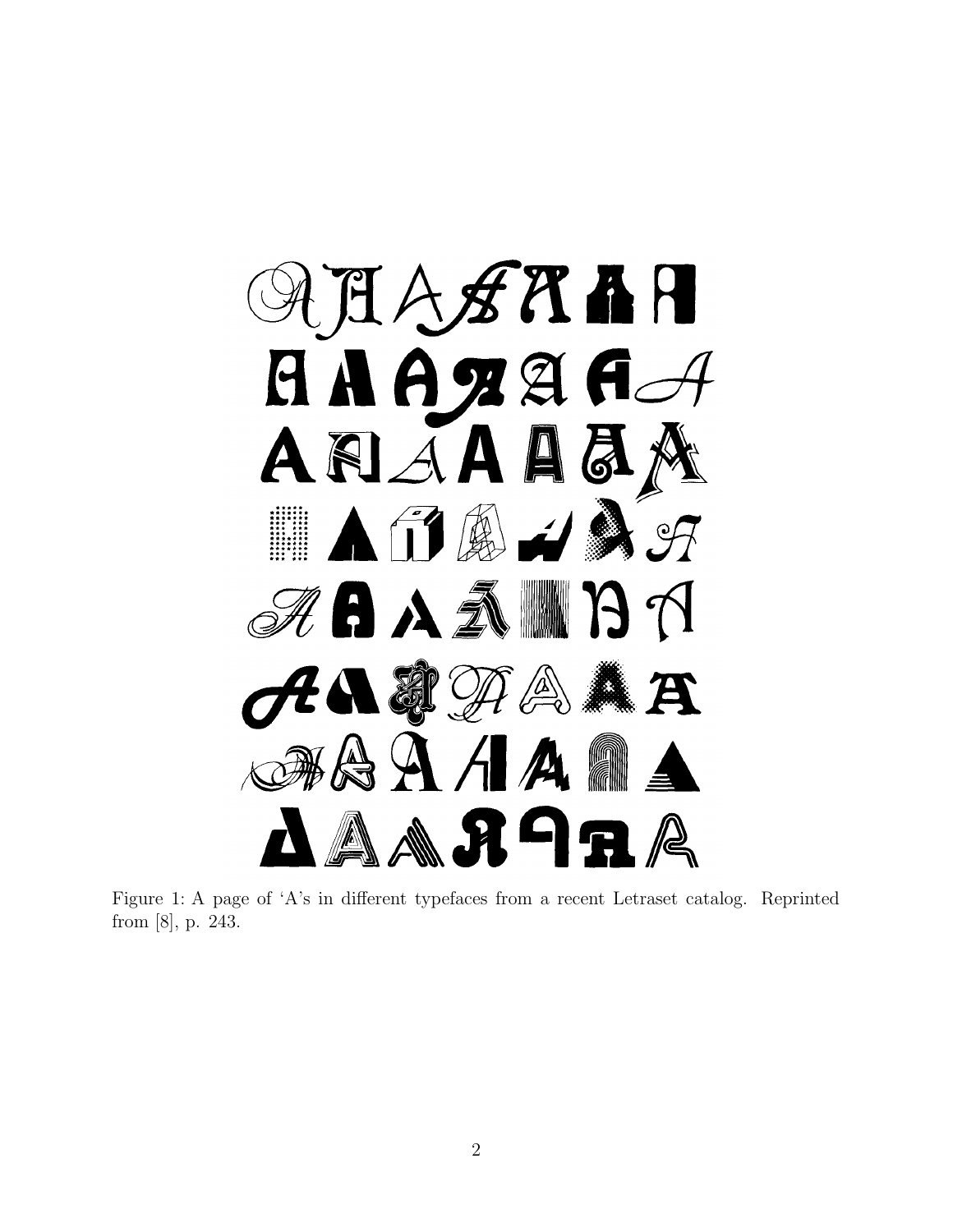because of its centrality to every aspect of cognition.

For example, analogy-making is at the core of recognition and categorization. Children learn to recognize instances of categories such as "dog" or "cat". Even though different dogs look very different, children perceive some essential sameness at an abstract level and can differentiate a dog from a cat. Likewise, children learn to recognize cats and dogs in books as well as in real life, even though on the surface such images are very different from one another and from the corresponding real-life creatures. Hofstadter has pointed out that even the ability to recognize the letter 'A' in many different typefaces and handwriting styles requires a highly sophisticated analogy-making ability [6]. For example, the collection of 'A's given in Figure 1, taken from a typeface catalog, illustrates the ease with which people can recognize vastly different shapes as instances of 'A' because of some essential abstract similarity. Hofstadter points out that "no single feature, such as having a pointed top or a horizontal crossbar (or even a crossbar at all) is reliable" as an indicator of being an 'A'. ([8], p. 242.)

At a more abstract level, people can easily recognize styles of music—"That sounds like Mozart"—or familiar music transported to a less familiar idiom—"Hey, that's a muzak version of 'Hey Jude'." When you think about it, these are examples of sophisticated analogymaking as well. Any two pieces by Mozart are superficially very different, but at some level we perceive a common essence. Likewise, the Beatles rendition of  $Hey$  Jude and the version you might hear in the supermarket have little in common in terms of instrumentation, tempo, vocals, and other readily apparent musical features, but we can easily recognize it as "the same song".

People make analogies all the time, both consciously and unconsciously. You've probably had the experience of hearing a friend's story about how her flight from Boston to San Francisco was delayed for four hours, and how her four pieces of luggage were lost. You exclaim "The same thing happened to me", thinking of your flight from Adelaide to Perth and how it was delayed for two hours and how two of your three pieces of luggage were lost. Not exactly the same thing, but close. Or you might have read about a war waged by the Soviets in Afghanistan in which their superior military power was thwarted again and again by the determination of a small Western-supported army fighting on its own soil, and been instantly reminded of a war the Americans waged during the 60s and 70s in Asia against a small Soviet-supported army fighting on its own soil; you might have even thought, "This is another Vietnam". Again, it's not exactly the same, but basically. It is that "basically" where analogy lies. Anytime you recognize something, are reminded of something, or see a similar essence in two different situations, you are making an analogy. (For an excellent discussion of analogies, conscious and unconscious, in human thought, see [3].) Such abstract analogies come about by what might be called high-level perception, in which objects, pieces of music, memories, or complex situations are viewed in the mind's eye and found to be similar to one another.

It should be clear from all these examples that in making analogies, elements of one situation are fluidly mapped to another situation. A four-hour flight delay in Boston is easily mapped to a two hour flight delay in Adelaide or perhaps even a six hour train stopover in Providence. The parallel diagonal crossbar in the Tintoretto face (third row, second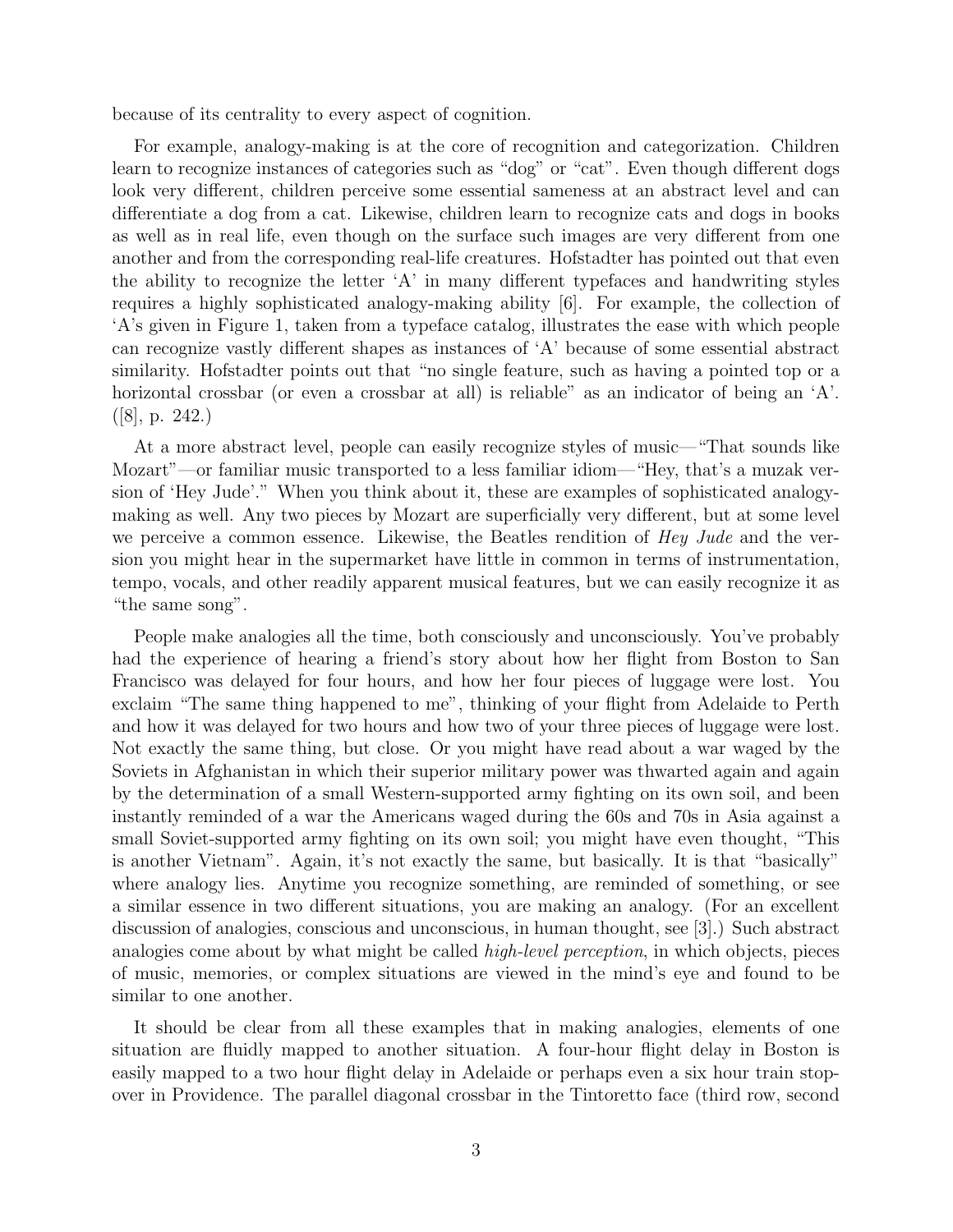column of Figure 1) is easily seen to correspond to the curved and striped crossbar/foot of the Stripes face (seventh row, sixth column of Figure 1). The lilt and clean lines of Mozart's Eine Kleine Nachtmusik is easily seen to be similar to the style of his Divertimento in D. The ability for concepts to "slip" from situation to situation in this fluid way is a hallmark of human thought and is one of the salient differences between human intelligence and the rigid literality of computers. Our goals in the Copycat project are to understand how human concepts attain this fluidity and how to impart such fluidity to computers.

### 3 Idealizing Analogy-Making

As a first step in modeling analogy-making in a computer, Hofstadter devised a "microworld" consisting of analogies between strings of letters [3]. This microworld captures many of the features of analogy-making described above, in an idealized fashion.

For example, consider the following problem: if **abc** changes to **abd**, what is the analogous change to ijk? Most people describe the change as something like "Replace the rightmost letter by its alphabetic successor", and answer ijl. But clearly there are many other possible answers, among them:

- ijd ("Replace the rightmost letter by a d"),
- ijk ("Replace all c's by d's; there are no c's in ijk"), and
- abd ("Replace any string by  $abd$ ").

There are, of course, an infinity of other, even less plausible answers, such as  $i$ jxx ("Replace all c's by d's and all k's by two x's"), and so on, but almost everyone immediately views ijl as the best answer. This being an abstract domain with no practical consequences, I may not be able to convince you that **ijl** is a better answer than, say, **ijd** if you really believe the latter is better. However, it seems that humans have evolved in such a way as to make analogies in the real world that affect their survival and reproduction, and their analogy-making ability seems to carry over into abstract domains as well. This means that almost all of us will, at heart, agree that there is a certain level of abstraction that is "most appropriate", and here it yields the answer ijl. Those people who truly believe that ijd is a better answer would probably, if alive during the Pleistocene, have been eaten by tigers, which explains why there are not many such people around today.

The knowledge available to an analogy-maker in this microworld is fairly limited. The 26 letters are known, but only as members of a Platonic linear sequence; shapes of letters, capital versus lower case, sounds, words, and all other linguistic and graphic facts are unknown. The only relations explicitly known are predecessor and successor relations between immediate neighbors in the alphabet. Ordinal positions in the alphabet (e.g., the fact that  $S$  is the 19th letter) are not known. (In this paper I denote "Platonic" letters by italic capitals—"S is the 19th letter". I denote their instances by non-italic lower case–"the a in abc is the leftmost letter in its string". Strings of letters appearing in analogy problems are in boldface.)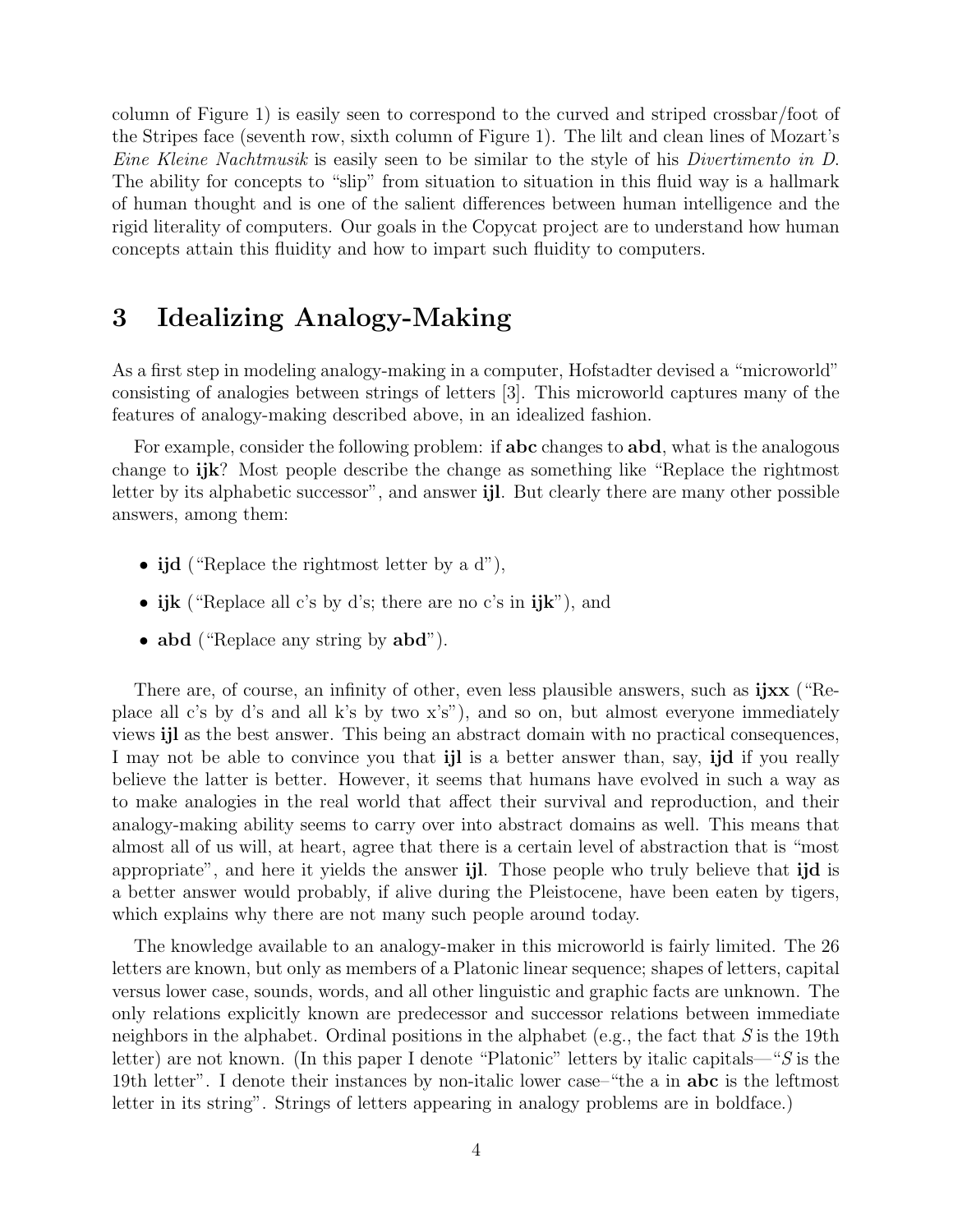A and Z, being alphabetic extremities, are salient landmarks of equal importance. The alphabet is not circular; that is,  $A$  has no predecessor and  $Z$  has no successor. The alphabet is known equally well backward and forward (i.e., the fact that N is the letter before  $\hat{O}$  is as accessible as the fact that P is the letter after O). In addition, strings (such as abc or kkjjii) can be parsed equally well from left to right and from right to left. The analogy-maker can count, but is reluctant to count above 3 or so, and has a common-sense notion of grouping by sameness or by alphabetical adjacency (forward or backward with equal ease).

With these restrictions in mind, let's proceed to a second analogy problem: if **abc** changes to abd, what is the analogous change to iijjkk? The abc  $\Rightarrow$  abd change can again be described as "Replace the rightmost letter by its alphabetic successor", but if this rule is applied literally to **iijjkk** it yields answer **iijjkl**, which doesn't take into account the doubleletter structure of **iijjkk**. Most people will answer **iijjll**, implicitly using the rule "Replace" the rightmost *group of letters* by its alphabetic successor," letting the concept *letter* of **abc** slip into the concept *group of letters* for **iijjkk**.

Another kind of conceptual slippage can be seen in the problem

$$
\begin{array}{rcl}\n\text{abc} & \Rightarrow & \text{abd} \\
\text{kji} & \Rightarrow & ?\n\end{array}
$$

A literal application of the rule "Replace the rightmost letter by its alphabetic successor" yields answer kjj, but this ignores the reverse structure of kji, in which the increasing alphabetic sequence goes from right to left rather than from left to right. This puts pressure on the concept *rightmost* in **abc** to slip to *leftmost* in **kji**, which makes the new rule "Replace" the *leftmost* letter by its alphabetic successor", yielding answer lji. This is the answer given by most people. Some people prefer the answer  $\textbf{k}$ jh, in which the sequence  $\textbf{k}$ ji is seen as going from left to right but decreasing in the alphabet. This entails a slippage from "alphabetic successor" to "alphabetic predecessor", and the new rule is "Replace the rightmost letter by its alphabetic predecessor".

It should be clear by now that the key to analogy-making in this microworld (as well as in the real world) is what I am calling conceptual slippage. Finding appropriate conceptual slippages given the context at hand is the essence of finding a good analogy. The Copycat program is a model of how concepts slip in response to pressures brought about by ongoing perception of a situation. Copycat is the successor to two previous programs that modeled high-level perception and conceptual slippage: Jumbo, which produced English-like anagrams [4], and Seek Whence, which searched for patterns underlying numerical sequences [5, 14].

As a prelude to developing Copycat, we created thousands of letter-string analogy problems to explore what kinds of slippages come about in response to different kinds of perceptual pressures. Two more examples will be instructive.

Consider

$$
\begin{array}{rcl}\n\text{abc} & \Rightarrow & \text{abd} \\
\text{mrrjjj} & \Rightarrow & ?\n\end{array}
$$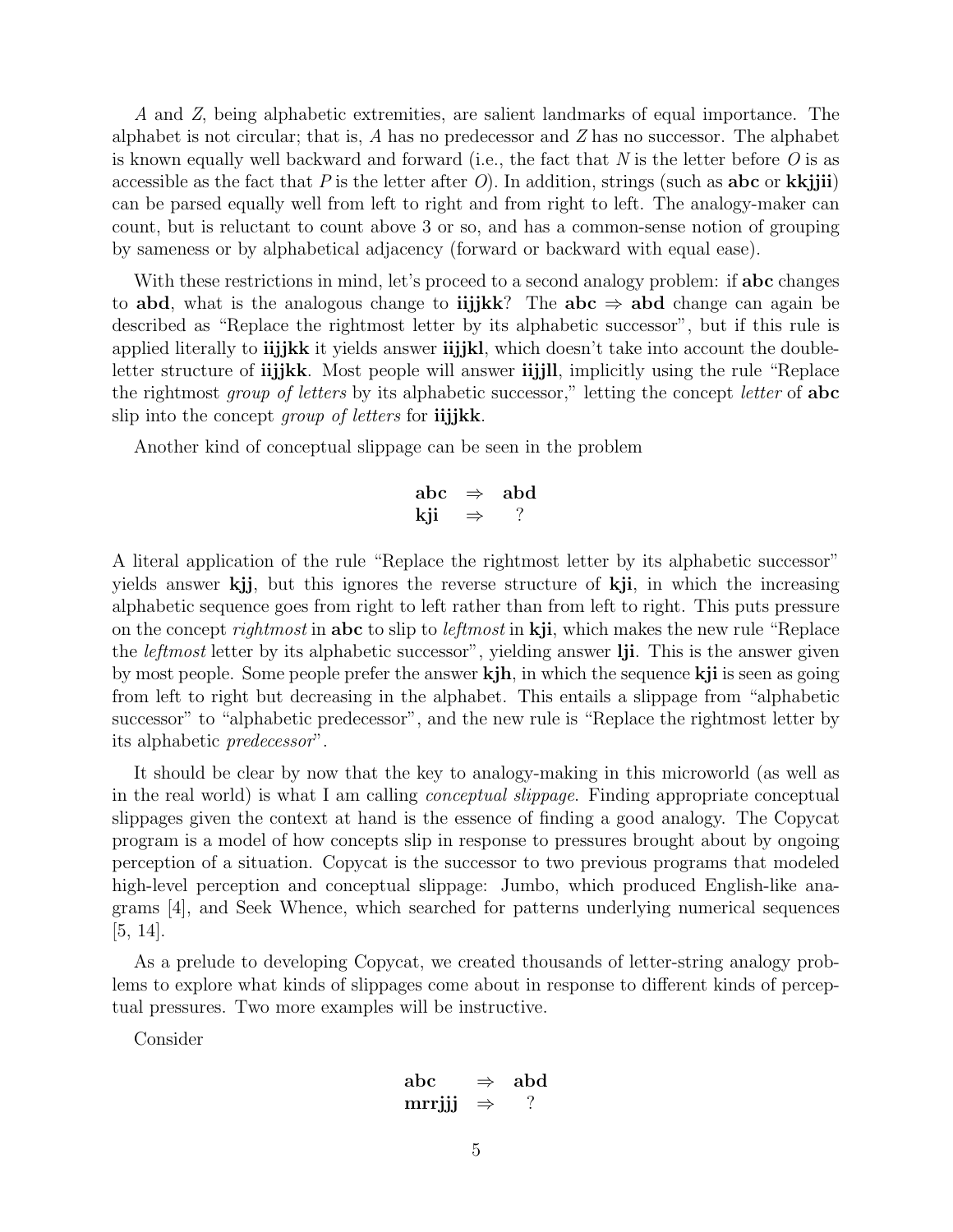You want to make use of the salient fact that **abc** is an alphabetically increasing sequence, but how? This internal "fabric" of abc is a very appealing and seemingly central aspect of the string, but at first glance no such fabric seems to weave mrrjjj together. So either (like most people) you settle for mrrkkk (or possibly mrrjjk), or you look more deeply. The interesting thing about this problem is that there happens to be an aspect of **mrrili** lurking beneath the surface that, once recognized, yields what many people feel is a more satisfying answer. If you ignore the *letters* in **mrriji** and look instead at *group lengths*, the desired successorship fabric is found: the lengths of groups increase as "1-2-3". Once this connection between abc and mrriji is discovered, the rule describing  $abc \Rightarrow abd$  can be adapted to **mrrijj** as "Replace the rightmost *group of letters* by its *length* successor", which yields "1-2-4" at the abstract level, or, more concretely, mrrjjjj.

Finally, consider

.

$$
\begin{array}{rcl}\n\text{abc} & \Rightarrow & \text{abd} \\
\text{xyz} & \Rightarrow & ?\n\end{array}
$$

At first glance this problem is essentially the same as the problem with target string **ijk** given above, but there is a snag:  $Z$  has no successor. Most people answer  $xyz$ , but in Copycat's microworld the alphabet is not circular and thus the program could not come up with this answer. We intentionally excluded it because one of the goals of the project is to model the process by which people deal with impasses. This problem forces an impasse that requires analogy-makers to restructure their initial view, possibly making conceptual slippages that were not initially considered, and thus to discover a different way of understanding the situation.

People give a number of different responses to this problem, including **xy** ("Replace the z by nothing at all"), xyd ("Replace the rightmost letter by a d"; given the impasse, this answer seems less rigid and more reasonable than did ijd for the first problem above), xyy ("If you can't take the z's *successor*, then the next best thing is to take its *predecessor*"), and several other answers. However, there is one particular way of viewing problem 7 that, to many people, seems like a genuine insight, whether or not they come up with it themselves. The essential idea is that **abc** and  $xyz$  are "mirror images"— $xyz$  is wedged against the end of the alphabet, and abc is similarly wedged against the beginning. Thus the z in xyz and the a in abc can be seen to correspond, and then one naturally feels that the x and the c correspond as well. Underlying these object correspondences is a set of slippages that are conceptually parallel: alphabetic-first  $\Rightarrow$  alphabetic-last, rightmost  $\Rightarrow$  leftmost, and successor  $\Rightarrow$  predecessor. Taken together, these slippages convert the original rule into a rule adapted to the target string **xyz**: "Replace the *leftmost* letter by its *predecessor*". This yields a surprising but strong answer: wyz.

It is important to emphasize once again that the goal of this project is not to model specifically how people solve these letter-string analogy problems (it is clear that the microworld involves only a very small fraction of what people know about letters and what knowledge they might use in solving these problems), but rather to propose and model mechanisms for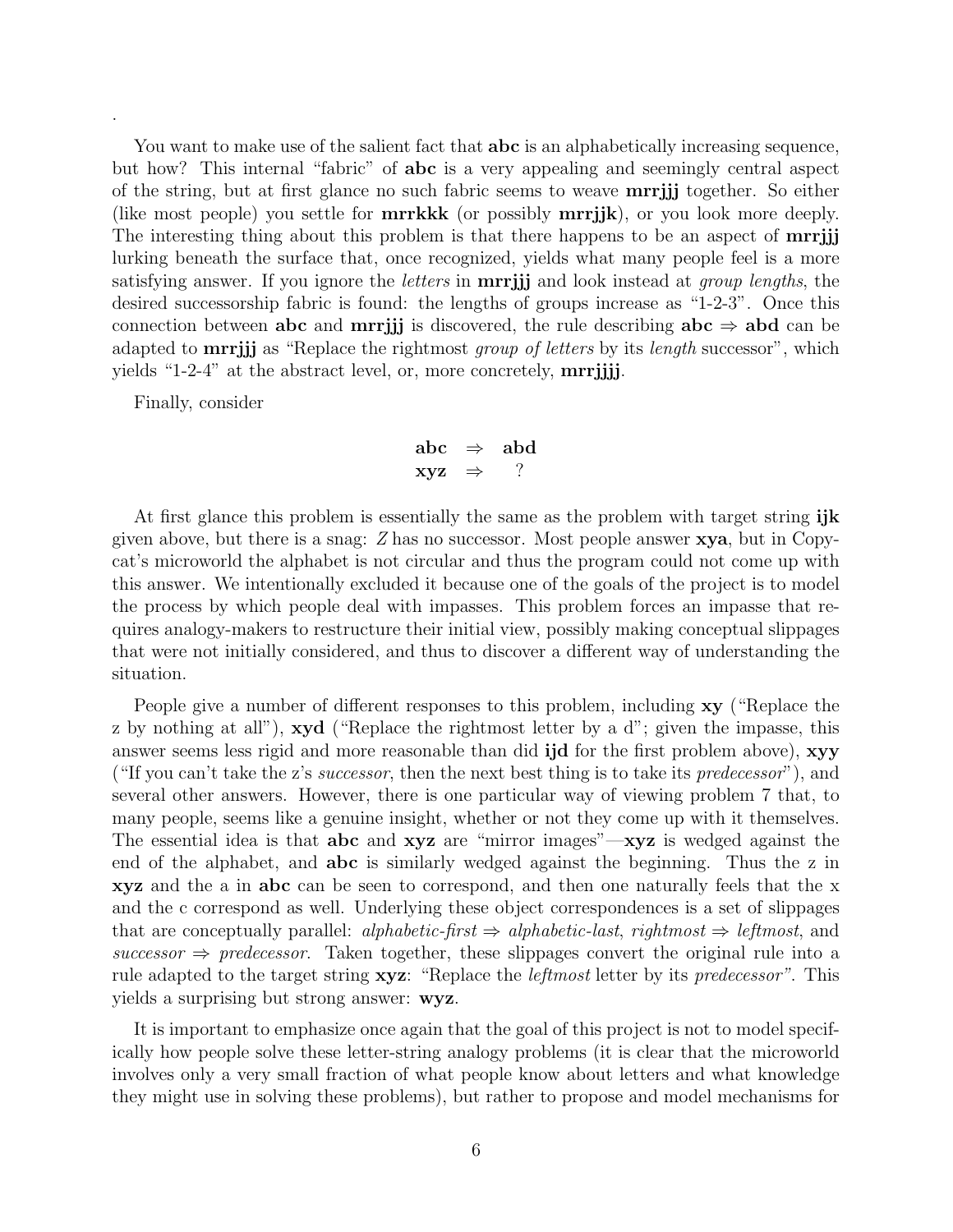high-level perception and analogy-making in general. Analogy-making can be characterized very broadly as distilling the essence of one situation and adapting it (via conceptual slippage) to fit another situation. The letter-string analogy problems were designed to isolate and make very clear some of the mental abilities that are required for this process of understanding and perceiving similarity between situations. These abilities include the following (which, though listed separately, are of course strongly interrelated):

- Mentally constructing a coherently structured whole out of initially unattached parts.
- Describing objects, relations, and events at the appropriate level of abstraction.
- Grouping certain elements of a situation while viewing others individually.
- Focusing on relevant aspects and ignoring irrelevant or superficial aspects of situations.
- Taking certain descriptions literally and letting others slip when perceiving correspondences between aspects of two situations.
- Exploring many avenues of possible interpretations while avoiding a search through a combinatorial explosion of possibilities.

The rest of this paper describes how these abilities are modeled in Copycat.

# 4 Dynamics of Exploring Ways of Understanding Situations

When given a situation with many components and potential relations among components, be it a visual scene, a friend's story, or a scientific problem, how does a person (or how might a computer program) mentally explore the typically intractably huge number of possible ways of understanding what is going on and possible similarities to other situations?

The following are two opposite and equally implausible strategies, both to be rejected:

- 1. Some possibilities are a priori absolutely excluded from being explored. For example, after an initial scan of **mrrjij**, make a list of candidate concepts to explore (e.g., letter, letter group of letters, successor, predecessor, rightmost) and rigidly stick to it. The problem with this strategy, of course, is that it gives up flexibility. One or more concepts not immediately apparent as relevant to the situation (e.g., *group length*) might emerge later as being central.
- 2. All possibilities are equally available and easy to explore, so one can do a "full-width" search through all concepts and possible relationships that would ever be relevant in any situation. The problem with this strategy is that in real life there are always too many possibilities, and it's not even clear ahead of time what might constitute a possible concept or relationship for a given situation. If you hear a funny clacking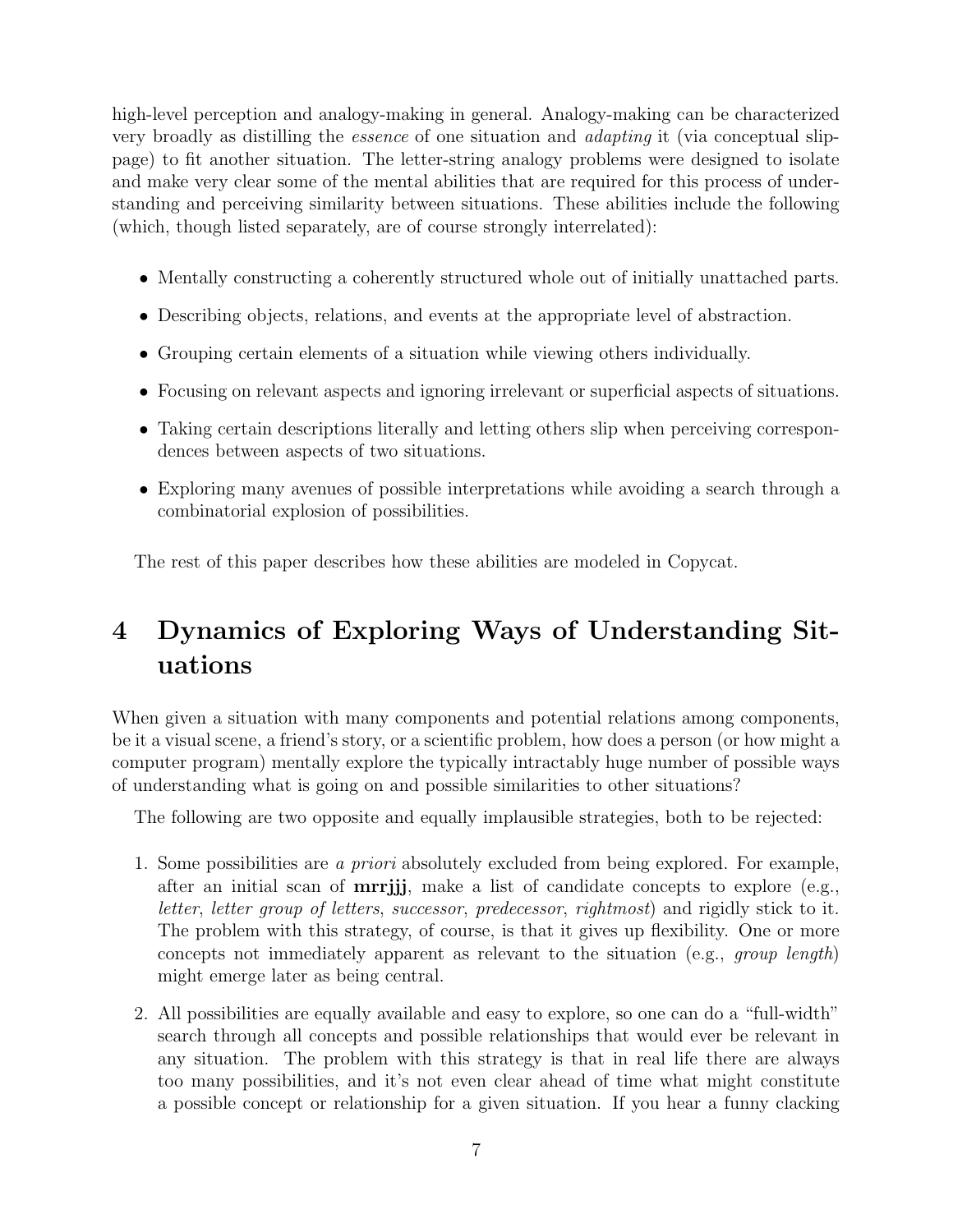noise in your engine and then your car won't start, you might give equal weight to the possibilities that (a) the timing belt has accidentally come off its bearings or (b) the timing belt is old and has broken. If for no special reason you give equal weight to the third possibility that your next-door neighbor has furtively cut your timing belt, you are a bit paranoid. If for no special reason you also give equal weight to the fourth possibility that the atoms making up your timing belt have quantum-tunneled into a parallel universe, you are a bit of a crackpot. If you continue and give equal weight to every other possibility... well, you just can't, not with a finite brain. But, on the other hand, there is some chance you might be right about the malicious neighbor, and the quantum tunneling possibility shouldn't be forever excluded from your cognitive capacities or you risk missing a Nobel Prize.

The moral is that all possibilities have to be potentially available, but they can't all be equally available. Counterintuitive possibilities (e.g., your malicious neighbor; quantum tunneling) must be potentially available but must require significant pressure to be considered (e.g., you've heard complaints about your neighbor; you've just installed a quantum tunneling device in your car; every other possibility that you have explored has turned out to be wrong).

The problem of finding an exploration strategy that achieves this goal has been solved many times in nature. One example is the way ant colonies forage for food. Many ants wander in random directions away from the nest. When one locates a food source (by sight or smell), it picks up some of the food and returns to the nest, leaving a pheromone trail. Other ants follow such trails when they encounter them, following the trails to the food sources and reinforcing the trails with more pheromone. In this way, the shortest trails leading to the best food sources attain the strongest scent, and increasing numbers of ants follow these trails. But at any given time, some ants are still following weaker, less plausible trails, and some ants are still foraging randomly, allowing for the possibility of new food sources to be found.

This is an example of what John Holland has called "the balance between exploration and exploitation" [11]. When promising possibilities are identified, they should be exploited at a rate and intensity related to their estimated promise, which is being continually updated. But at all times exploration for new possibilities should continue. The problem is how to allocate limited resources—be they ants or thoughts—to different possibilities in a dynamic way that takes new information into account as it is obtained. Ant colonies have solved this problem by having large numbers of ants follow a combination of two strategies: continual random foraging combined with a simple feedback mechanism of preferentially following trails scented with pheromone and laying down additional pheromone while doing so.

The immune system also seems to maintain a near optimal balance between exploration and exploitation. At any time large numbers of B lymphocytes with different receptors are available for matching potential antigens; these different receptor types are formed via random combinations of genetic material in B cell precursors. In this way the immune system uses randomness to attain the potential for responding to virtually any antigen it encounters. This potential is realized when an antigen activates a particular B cell and triggers the proliferation of that cell and the production of antibodies with increasing specificity for the antigen in question. Thus the immune system *exploits* the information it encounters in the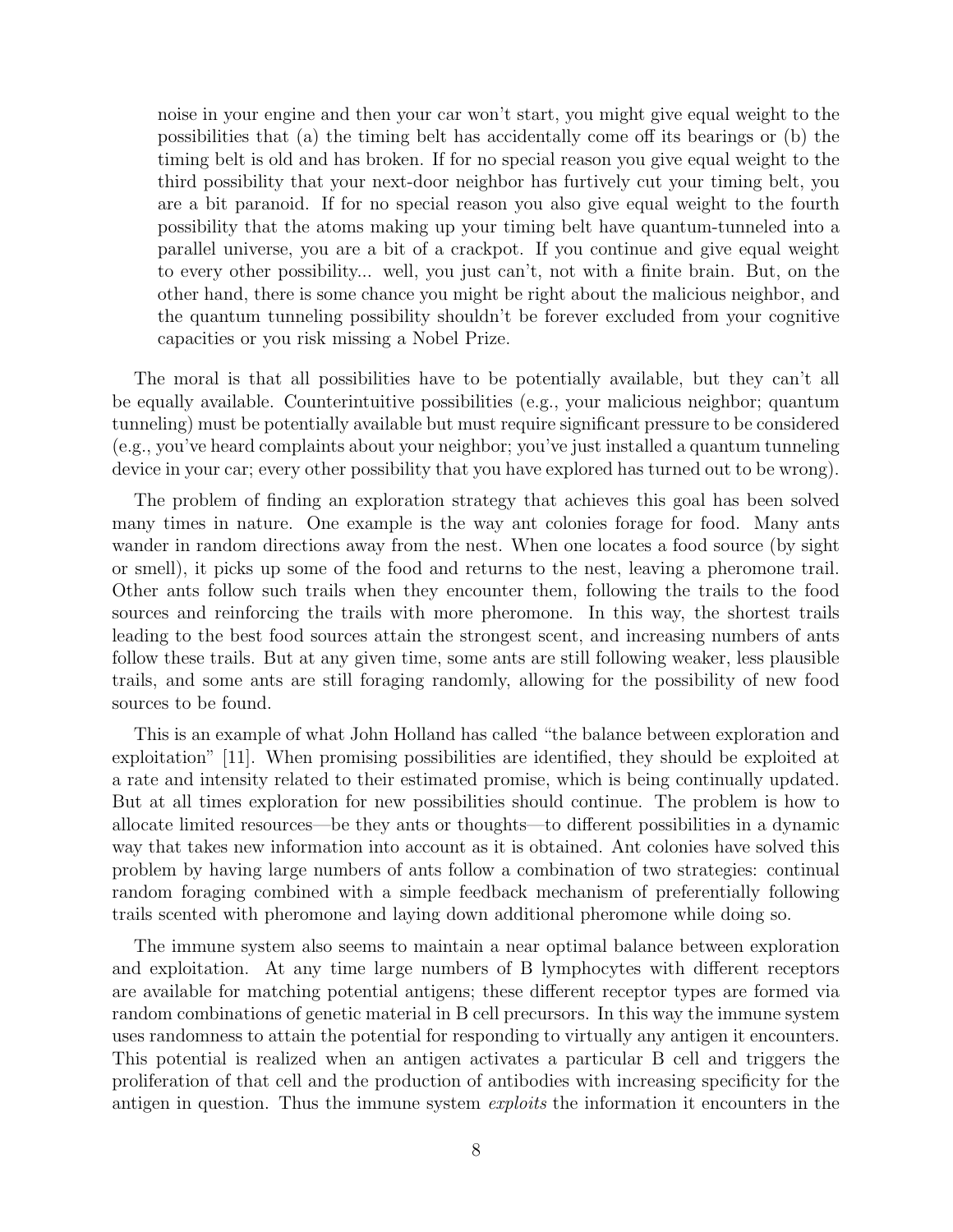form of antigens by allocating much of its resources toward targeting those antigens that are actually found to be present. But it always continues to explore additional possibilities that it might encounter by maintaining its huge repertoire of different B cells. Like ant colonies, the immune system combines randomness with highly directed behavior based on feedback.

Holland formalized the exploitation versus exploration balance in terms of a "multi-armed bandit" and proved some theorems regarding the optimal allocation of resources in uncertain environments in which information is continually being obtained. He proposed these as candidate general principles for all adaptive systems [11]. Hofstadter proposed a similar, more specific scheme for exploring such environments: the "parallel terraced scan" [4]. In this scheme many possibilities are explored in parallel, each being allocated resources according to feedback about its current promise, whose estimation is updated continually as new information is obtained. Like in an ant colony or the immune system, all possibilities have the potential to be explored, but at any given time only some are being actively explored, and not with equal resources. When a person (or ant colony, or immune system) has little information about the situation facing it, the exploration of possibilities starts out being very random, highly parallel (many possibilities being considered at once) and "bottom-up": there is no pressure to explore any particular possibility more strongly than any other. As more and more information is obtained, exploration gradually becomes more focused (increasing resources are concentrated on a smaller number of possibilities), less random, and more "top-down": possibilities that have already been identified as promising are exploited. As in ant colonies and the immune system, in Copycat such an exploration strategy emerges from myriad interactions among simple, autonomous, and interacting components.

### 5 Overview of the Copycat Program

Copycat's task is to use the concepts it possesses to build perceptual structures—descriptions of objects, links between objects in the same string, groupings of objects in a string, and correspondences between objects in different strings—on top of the three "raw", unprocessed strings given to it in each problem. The structures the program builds represent its understanding of the problem and allow it to formulate a solution. Since for every problem the program starts out from exactly the same state with exactly the same set of concepts, its concepts have to be adaptable, in terms of their relevance and their associations with one another, to different situations. In a given problem, as the representation of a situation is constructed, associations arise and are considered in a probabilistic fashion according to a parallel terraced scan in which many routes toward understanding the situation are tested in parallel, each at a rate and to a depth reflecting ongoing evaluations of its promise.

Copycat's solution of letter-string analogy problems involves the interaction of the following components:

• The *Slipnet*: A network of concepts, each of which consists of a central node surrounded by potential associations and slippages. A picture of some of the concepts and relationships in the current version of the program is given in Figure 2. Each node in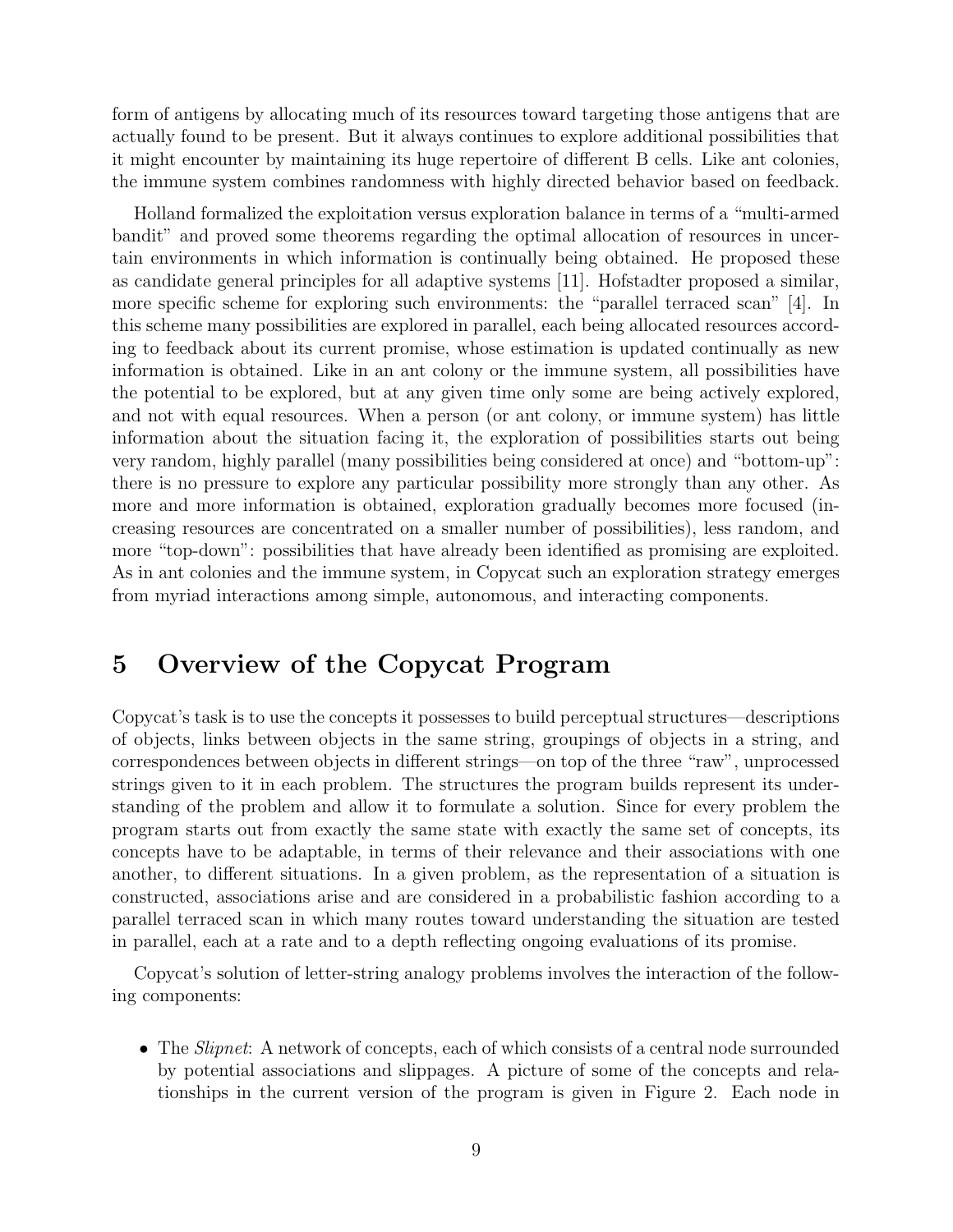

Figure 2: Part of Copycat's Slipnet. Each node is labeled with the concept it represents (e.g.,  $A-Z$ , rightmost, successor, etc.). Some links between nodes (e.g., rightmost–leftmost) are connected to a label node giving the link's relationship (e.g.,  $opposite$ ). Each node has a dynamic activation value (not shown) and spreads activation to neighboring nodes. Activation decays if not reinforced. Each link has an intrinsic resistance to slippage, which decreases when the label node is activated.

the Slipnet has a dynamic activation value which gives its current perceived relevance to the analogy problem at hand, and which therefore changes as the program runs. Activation also spreads from a node to its conceptual neighbors, and decays if not reinforced. Each link has a dynamic resistance value which gives its current resistance to slippage. This also changes as the program runs. The resistance of a link is inversely proportional to the activation of the node naming the link. For example, when opposite is highly active, the resistance to slippage between nodes linked by opposite links (e.g., successor and predecessor) is lowered, and the probability of such slippages is increased.

- The *Workspace*: A working area in which the letters composing the analogy problem reside and in which perceptual structures are built on top of the letters.
- *Codelets*: Agents that continually explore possibilities for perceptual structures to build in the Workspace, and, based on their findings, attempt to instantiate such structures. (The term "codelet" is meant to evoke the notion of a "small piece of code", just as the later term "applet" in Java is meant to evoke the notion of a small application program.)

Teams of codelets cooperate and compete to construct perceptual structures defining relationships between objects (e.g., "b is the successor of a in abc", or "the two i's in iijjkk form a *group*", or "the b in **abc** corresponds to the group of j's in iijjkk", or "the c in abc corresponds to the k in kji"). Each team considers a particular possibility for structuring part of the world, and the resources (codelet time) allocated to each team depends on the promise of the structure it is trying to build, as assessed dynamically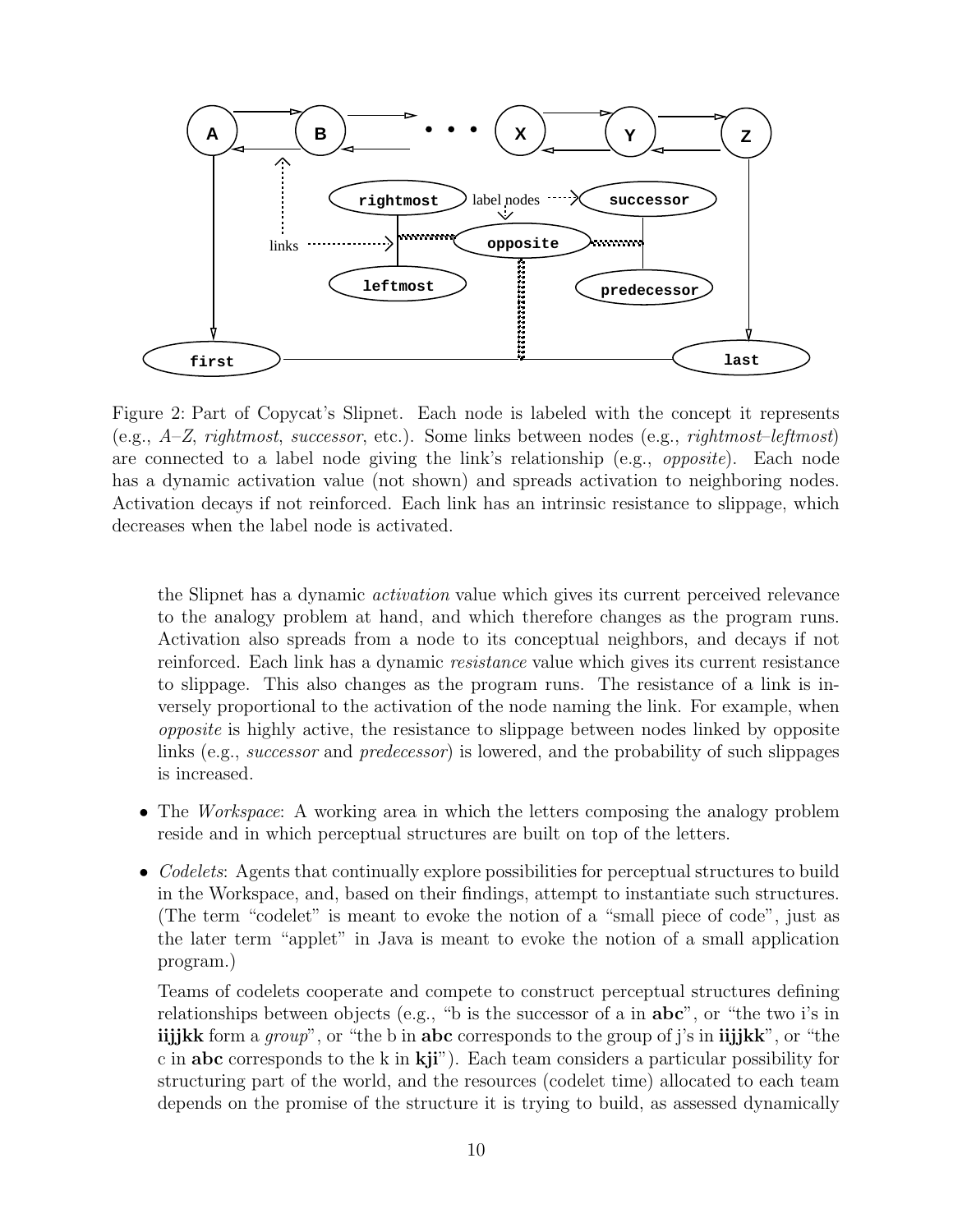as exploration proceeds. In this way, a parallel terraced scan of possibilities emerges as the teams of codelets, via competition and cooperation, gradually build up a hierarchy of structures that defines the program's "understanding" of the situation with which it is faced.

• Temperature, which measures the amount of perceptual organization in the system. As in the physical world, high temperature corresponds to disorganization, and low temperature corresponds to a high degree of organization). In Copycat, temperature both measures organization and feeds back to control the degree of randomness with which codelets make decisions. When the temperature is high, reflecting little perceptual organization and little information on which to base decisions, codelets make their decisions more randomly. As perceptual structures are built and more information is obtained about what concepts are relevant and how to structure the perception of objects and relationships in the world, the temperature decreases, reflecting the presence of more information to guide decisions, and codelets make their decisions more deterministically.

### 6 A Run of Copycat

The best way to describe how these different components interact in Copycat is to display graphics from an actual run of the program. These graphics are produced in real-time as the program runs. This section displays snapshots from a run of the program on  $abc \Rightarrow abd$ ,  $mrrjj \Rightarrow$  ? This is the same run that was described in [9]. For details about the implementation of the program, see [15]. The source code for Copycat, written in Common Lisp, is publicly available; see http://www.santafe.edu/∼mm for instructions on how to get it.



1. The problem is presented. The picture above displays the Workspace (here, the asyet unstructured letters of the analogy problem); a "thermometer" on the left which gives the current temperature (initially set at 100, its maximum value, reflecting the lack of any perceptual structures); and the number of codelets that have run so far (zero).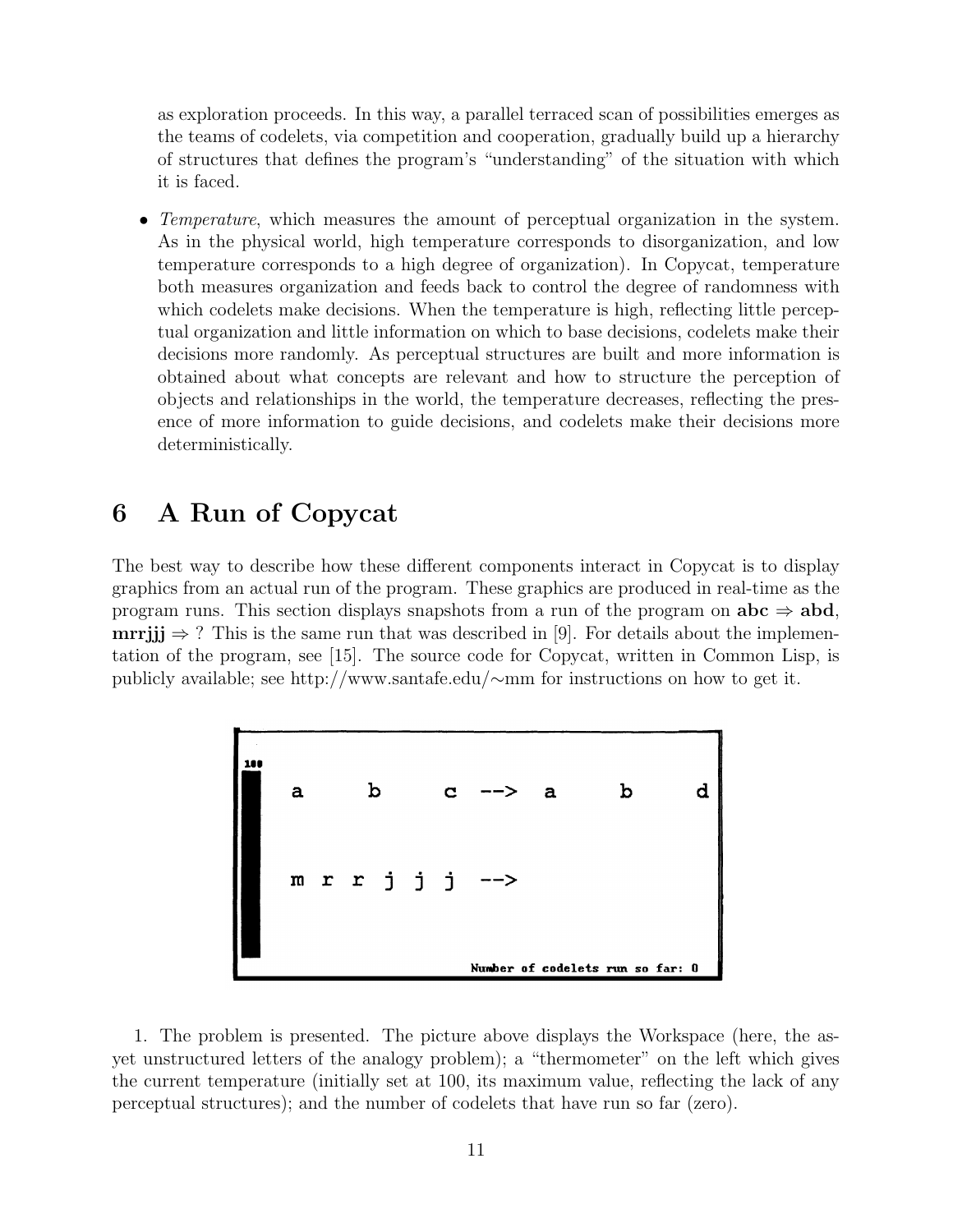

2. Thirty codelets have run and have investigated a variety of possible structures. Conceptually, codelets can be thought of as ant-like agents, each one probabilistically following a path to explore but being guided by the paths laid down by other codelets. In this case the "paths" correspond to candidate perceptual structures. Candidate structures are proposed by codelets looking around at random for plausible descriptions, relationships, and groupings within strings, and correspondences between strings. A proposed structure becomes stronger as more and more codelets consider it and find it worthwhile. After a certain threshold of strength, the structure is considered to be "built" and can then influence subsequent structure building.

In the picture above, dotted lines and arcs represent structures in early stages of consideration; dashed lines and arcs represent structures in more serious stages of consideration; finally, solid lines and arcs represent structures that have been built. The speed at which proposed structures are considered depends on codelets' assessments of the promise of the structure. For example, the codelet that proposed the a–m correspondence rated it as highly promising because both objects are leftmost in their respective strings: identity relationships such as leftmost  $\Rightarrow$  leftmost are always strong. The codelet that proposed the a–j correspondence rated it much more weakly, since the mapping it is based on, *leftmost*  $\Rightarrow$  rightmost, is much weaker, especially given that opposite is not currently active. Thus the a–m correspondence will be investigated more quickly than the less plausible a–j correspondence.

The temperature has gone down from 100 to 94 in response to the single built structure, the "sameness" link between the rightmost two j's in mrrjjj. This sameness link activated the node same in the Slipnet (not shown), which creates top-down pressure in the form of specifically targeted codelets to look for instances of sameness elsewhere.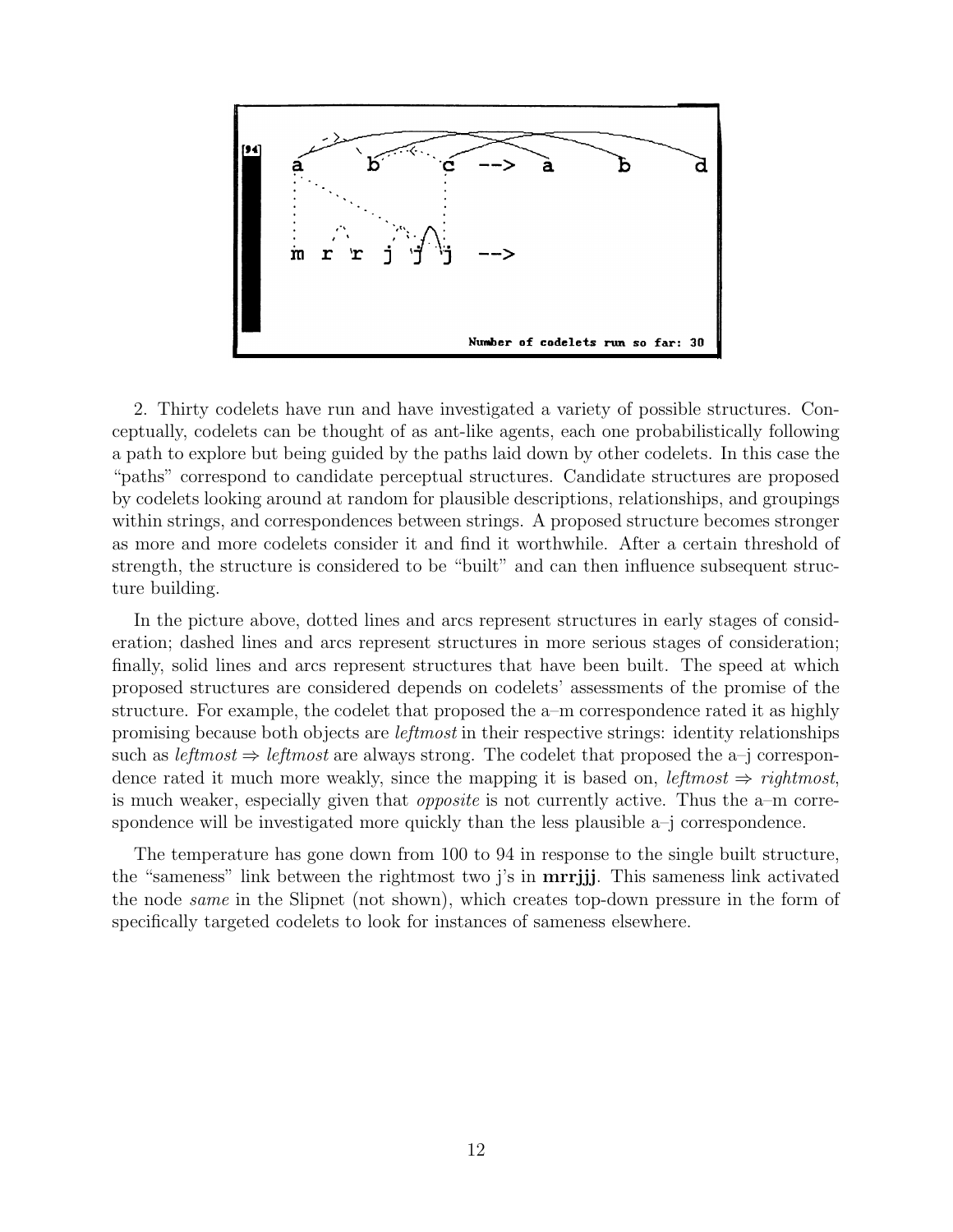

3. Ninety-six codelets have run. The successorship fabric of abc has been built. Note that the proposed c-to-b predecessor link of the previous picture has been out-competed by a successor link. The two successor links in **abc** support each other: each is viewed as stronger due to the presence of the other, making rival predecessor links much less likely to destroy the successor links.

Two rival groups based on successorship links between letters are being considered: bc and abc (a whole-string group). These are represented by dotted or dashed rectangles around the letters. Although bc got off to an early lead (it is dashed while the latter is only dotted), The group abc covers more objects in the string. This makes it stronger than bc—codelets will get around to testing it more quickly and will be more likely to build it than to build bc. A strong group, jjj, based on sameness is being considered in the bottom string.

Exploration of the crosswise a–j correspondence (dotted line in the previous picture) has been aborted, since codelets that further investigated it found it (probabilistically) too weak to be built. A c–j correspondence has been built (jagged vertical line); the mapping on which it is based (namely, both letters are rightmost in their respective strings) is given beneath it.

Since successor and sameness links have been built, along with an identity mapping (right $most \Rightarrow rightmost)$ , these nodes are highly active in the Slipnet, and are creating top-down pressure in the form of codelets to search explicitly for other instances of these concepts. For example, an identity mapping between the two leftmost letters is being considered.

In response to the structures that have been built, the temperature has decreased to 76. The lower the temperature, the less random are the decisions made by codelets, so unlikely structures such as the bc group are even more unlikely to be built.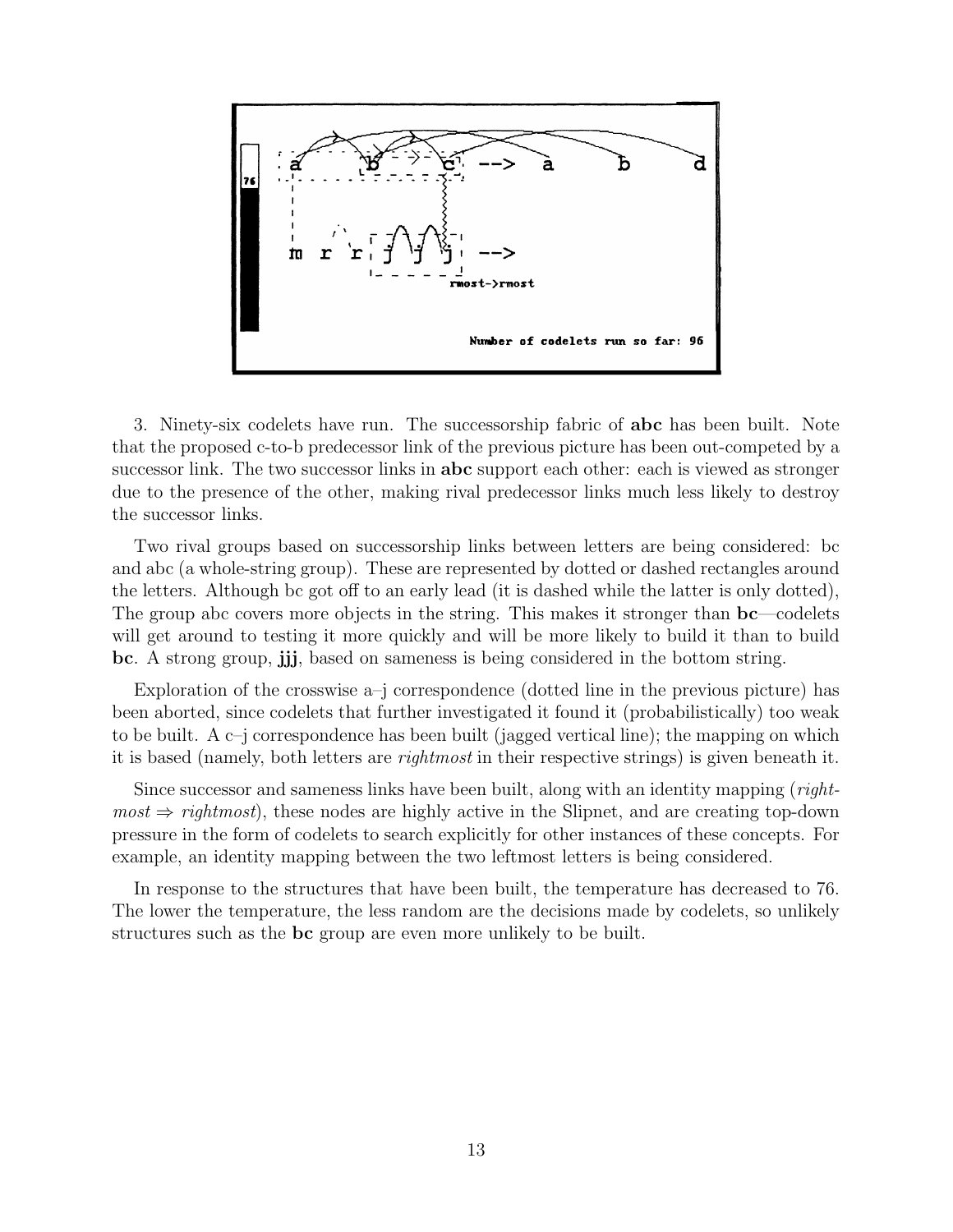

4. The abc and jjj groups have been built, represented by solid rectangles around the letters. For graphical clarity, the links between letters in a group are not displayed. The existence of these groups creates additional pressure to find new successorship and sameness groups, such as the rr sameness group that is being strongly considered. Groups, such as the jjj sameness group, become new objects in the string, and can have their own descriptions as well as links and correspondences to other objects. The capital J represents the object consisting of the jjj group; the abc group likewise is a new object but for clarity a single letter representing it is not displayed. Note that the length of a group is not automatically noticed by the program; it has to be noticed by codelets, just like other attributes of an object. Every time a group node (e.g., *successor group*, *sameness group*) is activated in the Slipnet it spreads some activation to the node length. Thus length is now weakly activated and creating codelets to notice lengths, but these codelets are not urgent compared with others and none so far have run and noticed the lengths of groups.

A rule describing the  $abc \Rightarrow abd$  change has been built: "Replace letter-category of rightmost letter by successor". The current version of Copycat assumes that the example change consists of the replacement of exactly one letter, so rule-building codelets fill in the template "Replace <u>by ",</u> choosing probabilistically from descriptions that the program has attached to the changed letter and its replacement, with a probabilistic bias toward choosing more abstract descriptions (e.g., usually preferring *rightmost letter* to  $C$ ).

The temperature has fallen to 53, resulting from the increasing perceptual organization reflected in the structures that have been built.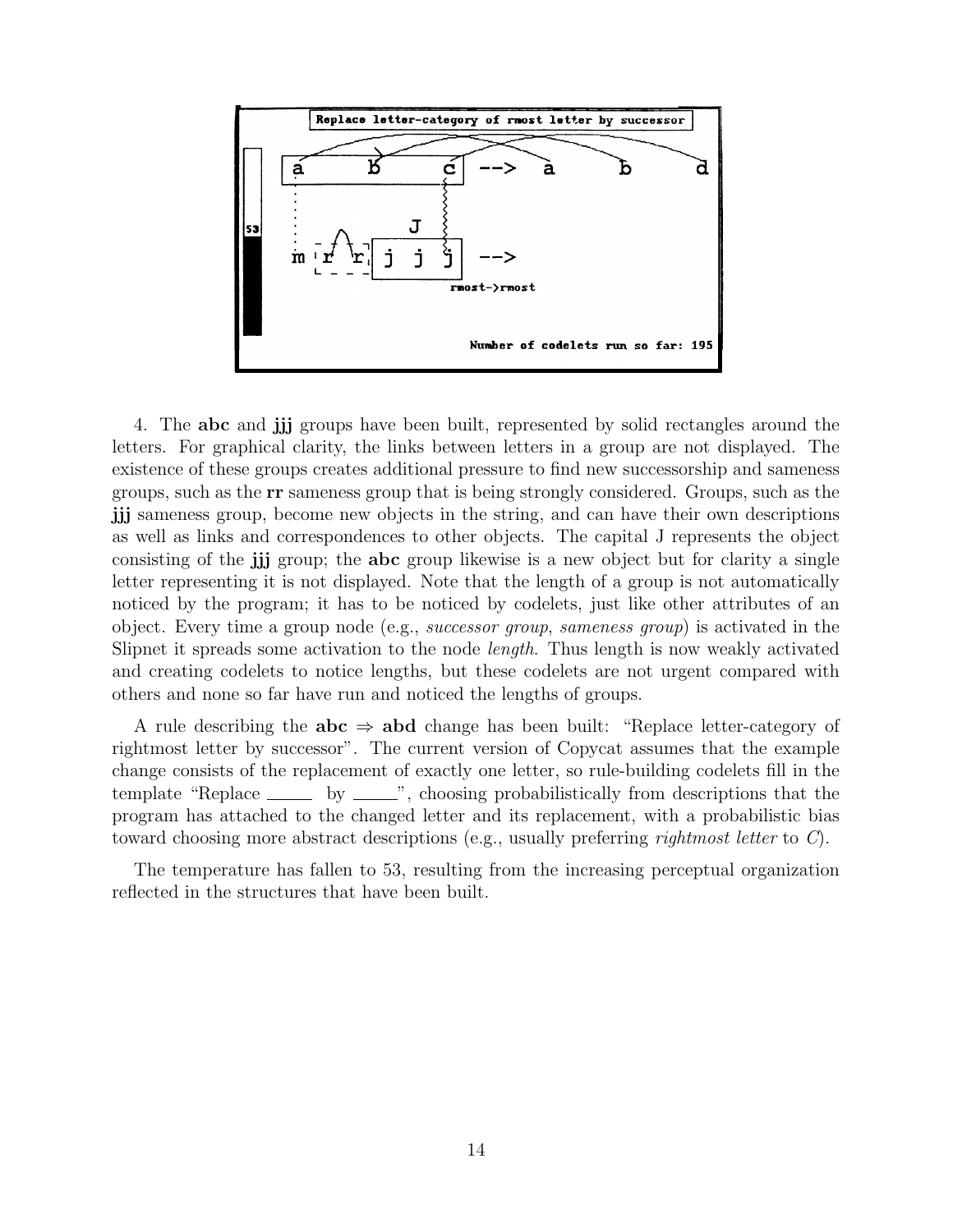

5. Two-hundred and twenty five codelets have run. The letter-to-letter c–j correspondence has been defeated by the letter-to-group c–J correspondence. Reflecting this, the rightmost  $\Rightarrow$  rightmost mapping has been joined by a *letter*  $\Rightarrow$  group mapping underlying the correspondence. The c–J correspondence is stronger than the c–j correspondence because the former covers more objects and because the concept group is highly active and thus seen as highly relevant to the problem. However, in spite of its relative weakness, the c–j correspondence is again being considered by a new team of codelets.

Meanwhile, the rr group has been built. In addition, its length (represented by the 2 next to the R) has been noticed by a codelet (a probabilistic event). This event activated the node *length*, creating pressure to notice other groups' lengths.

A new rule, "Replace the letter category of the rightmost letter by 'D"', has replaced the old one at the top of the screen. Although this rule is weaker than the previous one, competitions between rival structures (including rules) are decided probabilistically, and this one simply happened to win. However, its weakness has caused the temperature to increase to 58.

If the program were to stop now (which is quite unlikely, since a key factor in the program's probabilistic decision when to stop is the temperature, which is still relatively high), the rule would be adapted for application to the string **mrriji** as "Replace the letter category of the rightmost group by 'D"', obeying the slippage *letter*  $\Rightarrow$  group spelled out under the c-J correspondence. This yields answer mrrddd, an answer that Copycat does indeed produce, though on very rare occasions.

Codelets that attempt to create an answer run frequently throughout the program (their attempts are not displayed here) but are not likely to succeed unless the temperature is low.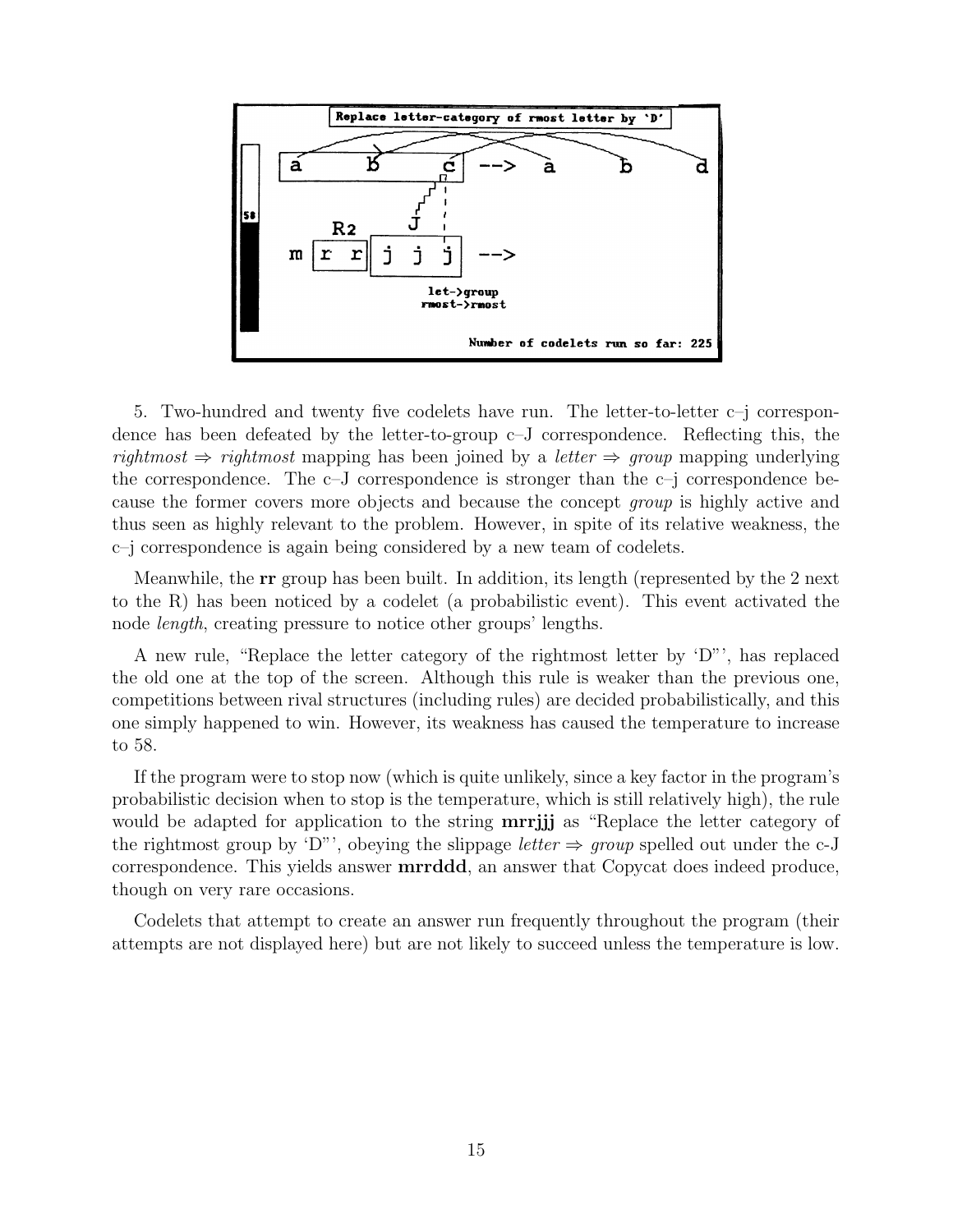

6. Four hundred and eighty codelets into the run, the rule "Replace letter-category of rightmost letter by successor" has been restored after it out-competed the previous weaker rule (a probabilistic event). However, the strong c–J correspondence was broken and replaced by its weaker rival, the c–j correspondence (also a probabilistic event). As a consequence, if the program were to stop at this point, its answer would be mrrjjk, since the c in abc is mapped to a letter, not to a group. Thus the answer-building codelet would ignore the fact that b has been mapped to a group, putting the slippage *letter*  $\Rightarrow$  group in the workspace. However, the (now) candidate correspondence between the c and the group J is again being strongly considered. It will fight again with the  $c-j$  correspondence, but will likely be seen as even stronger than before because of the parallel correspondence between the b and the group R.

In the Slipnet the activation of *length* has decayed since the length description given to the R group hasn't so far been found to be useful (i.e., it hasn't yet been connected up with any other structures). In the Workspace, the diminished salience of the group  $R$ 's length description "2" is represented by the fact that the "2" is no longer in boldface.

The temperature is still fairly high, since the program is having a hard time making a single, coherent structure out of mrrjjj, something that it did easily with abc. That continuing difficulty, combined with strong top-down pressure from the two sameness groups that have been built inside **mrrijj**, caused the system to consider the a priori very unlikely idea of making a single-letter sameness group. This is represented by the dashed rectangle around the letter m.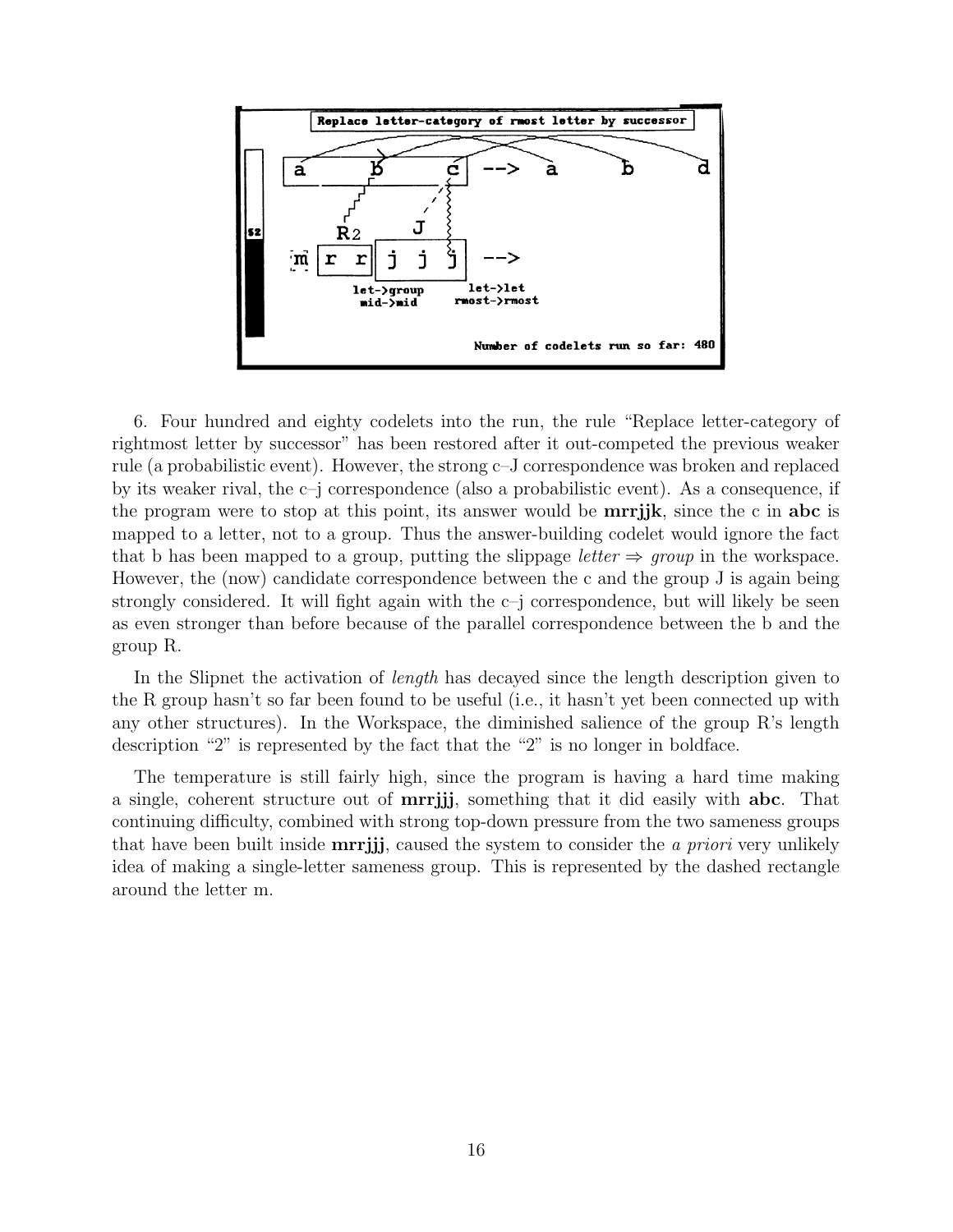

7. As a result of these combined pressures, the M sameness group was built, to parallel the R and J groups in the same string. Its length of 1 has been attached as a description, activating length, which makes the program again consider the possibility that group length is relevant for this problem. This activation now more strongly attracts codelets to the objects representing group lengths. Some codelets have already been exploring relations between these objects and, likely due to top-down pressures from abc to see successorship relationships, have built a successorship link between the 1 and the 2.

A consistent trio of *letter*  $\Rightarrow$  *group* correspondences have been made, and as a result of these promising new structures, the temperature has fallen to the relatively low value of 36, which in turn helps to lock in this emerging view.

If the program were to halt at this point, it would produce the answer **mrrkkk**, which is its most frequent answer (see Figure 3 below).



8. As a result of length's continued activity, length descriptions have been attached to the remaining two groups in the problem, jjj and abc, and a successorship link between the 2 and the 3 (for which there is much top-down pressure coming from both abc and the emerging view of mrrjjj) is being considered. Other less likely candidate structures (a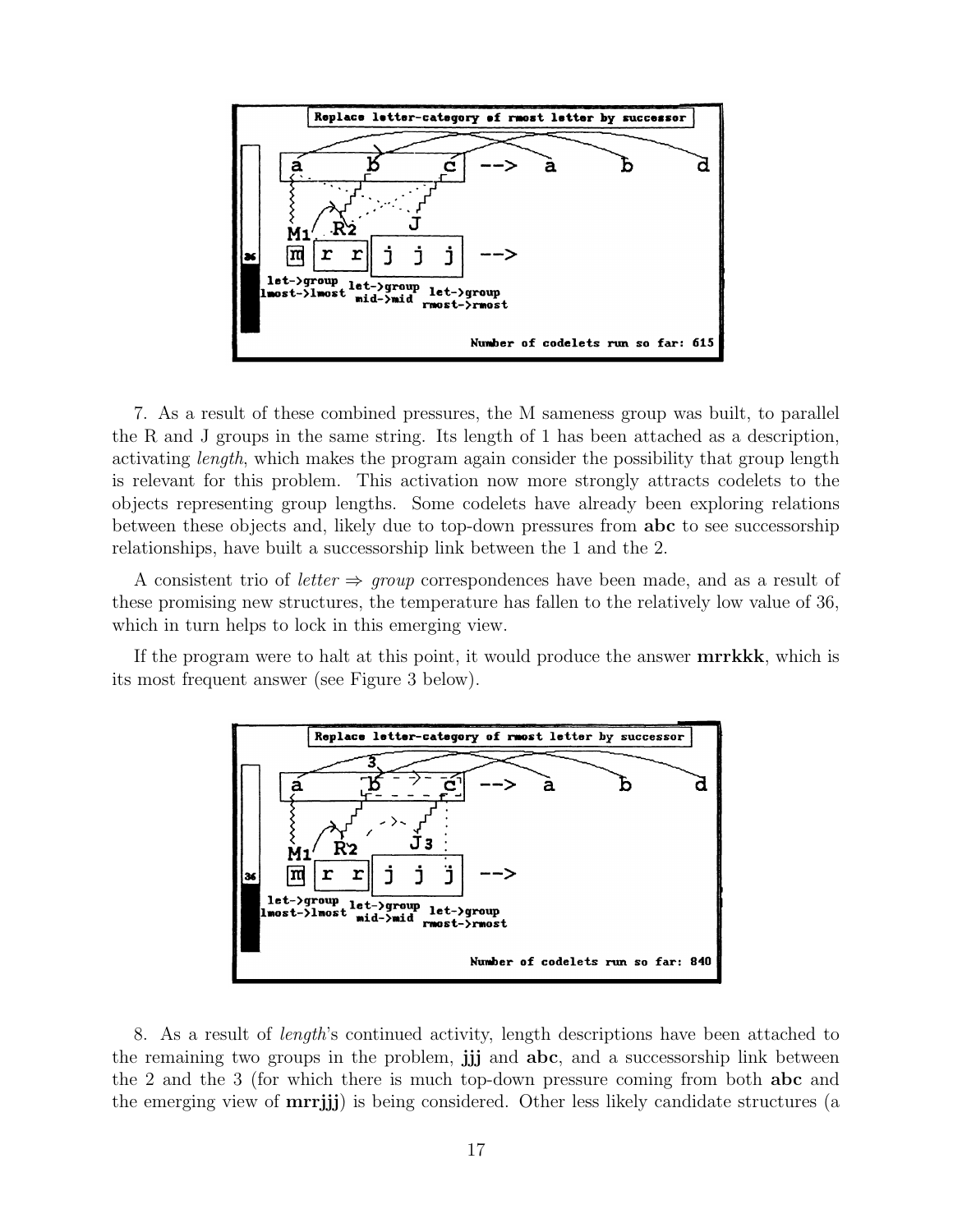$\mathbf{b}$ c group and a c–j correspondence) continue to be considered, though at considerably less urgency than earlier, now that a coherent perception of the problem is emerging and the temperature is relatively low.



9. The link between the 2 and the 3 was built, which, in conjunction with top-down pressure from the abc successor group, allowed codelets to propose and build a whole-string group based on successorship links, here between numbers rather than between letters. This group is represented by a large solid rectangle surrounding the three sameness groups. Also, a correspondence (dotted vertical line to the right of the two strings) is being considered between the two whole-string groups abc and mrrijj.

Ironically, just as these sophisticated ideas seem to be converging, a small renegade codelet, totally unaware of the global movement, has had some good luck: its bid to knock down the  $c-J$  correspondence and replace it with a  $c-j$  correspondence was successful. Of course, this is a setback on the global level; while the temperature would have gone down significantly because of the strong mrrjjj group that was built, its decrease was offset by the now nonparallel set of correspondences linking together the two strings. If the program were forced to stop at this point, it would answer mrrjjk, since at this point, as in pictures 4 and 6, the object that changed, the c, is seen as corresponding to the letter j rather than the group J. However, the two other correspondences will continue to put much pressure on the program (in the form of codelets) to go back to the c–J correspondence.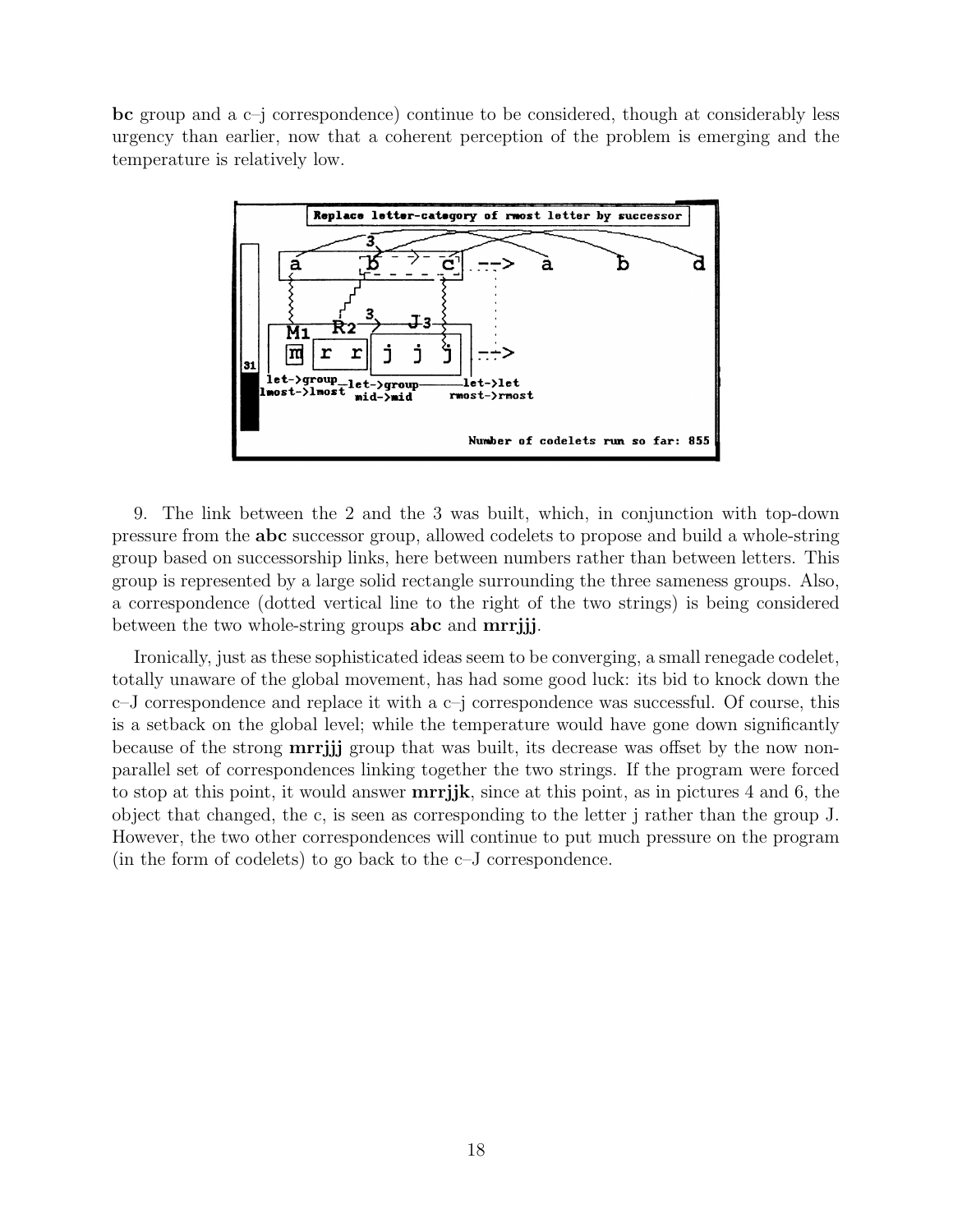

Figure 3: A histogram of the different answers Copycat gave over 1000 runs, each starting from a different random number seed.



10. Indeed, not much later in the run this happens: the c–j correspondence has been broken and the c–J correspondence has been restored. In addition, the proposed whole-string correspondence between abc and mrrjjj has been built; underlying it are the mappings whole  $\Rightarrow$  whole, successor-group  $\Rightarrow$  successor-group, right  $\Rightarrow$  right (direction of the links underlying both groups), successor  $\Rightarrow$  successor (type of links underlying both groups), letter-category  $\Rightarrow$  length, and  $3 \Rightarrow 3$  (size of both groups).

The now very coherent set of perceptual structures built by the program resulted in a very low temperature (11), and (probabilistically) due to this low temperature, a codelet has succeeded in translating the rule according to the slippages present in the Workspace: letter  $\Rightarrow$  group and letter-category  $\Rightarrow$  length (all other mappings are identity mappings). The translated rule is "Replace the length of the rightmost group by its successor", and the answer is thus **mrrjijj**.

It should be clear from the description above that because each run of Copycat is permeated with probabilistic decisions, different answers appear on different runs. Figure 3 displays a histogram of the different answers Copycat gave over 1000 runs, each starting from a different random number seed. Each bar's height gives the relative frequency of the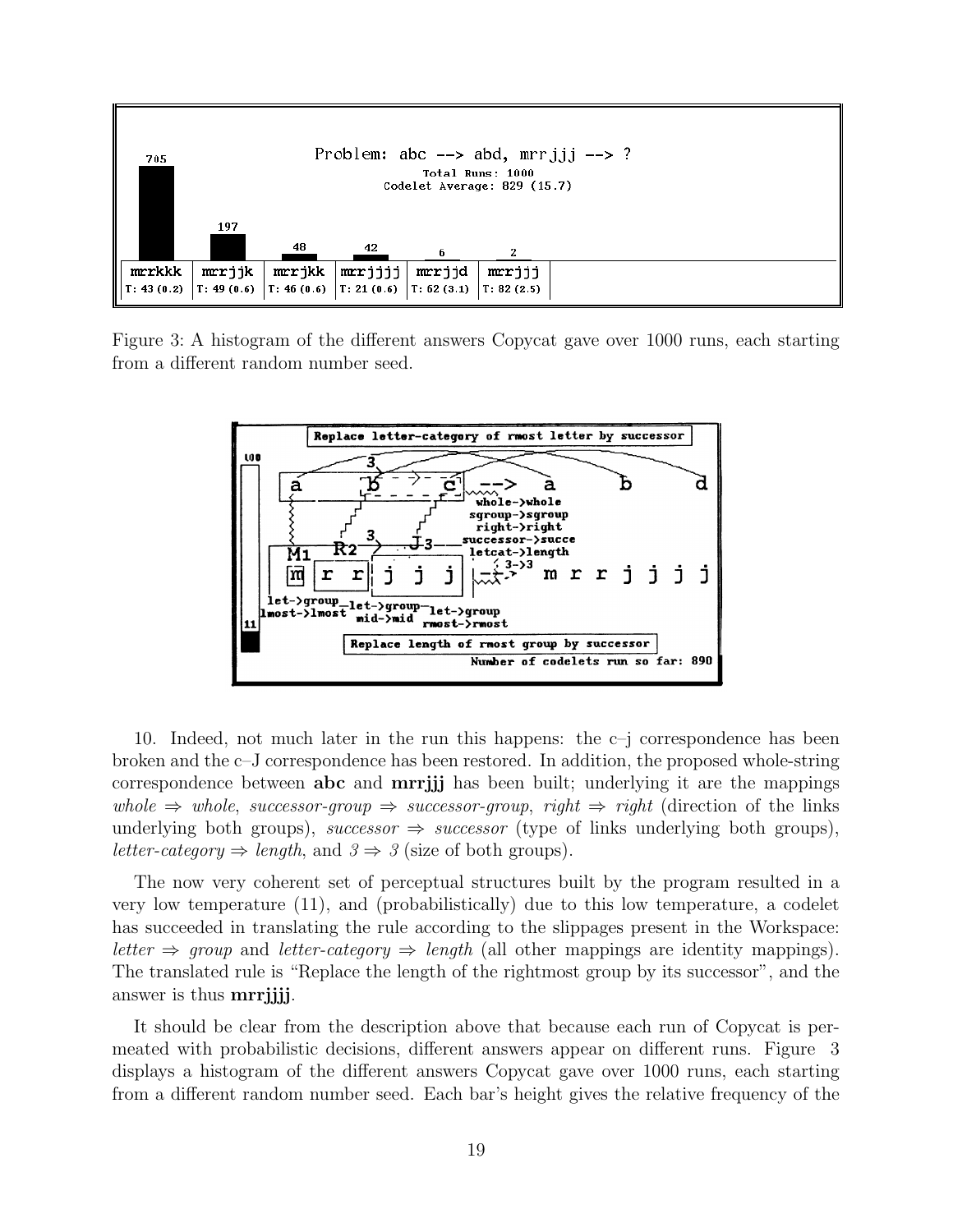answer it corresponds to, and printed above each bar is the actual number of runs producing that answer. The average final temperature for each answer is also given below each bar's label, with the standard error in parentheses.

The frequency of an answer roughly corresponds to how obvious or immediate it is, given the biases of the program. For example, mrrkkk, produced 705 times, is much more immediate to the program than mrrjjjj, which was produced only 42 times. However, the average final temperature on runs producing **mrrijiji** is much lower than on runs producing mrrkkk (21 versus 43), indicating that even though the latter is a more immediate answer, the program judges the former to be a better answer, in terms of the strength and coherence of the structures it built to produce each answer.

# 7 Summary

To summarize, Copycat makes sense of and perceives analogies between situations in a fluid and cognitively plausible way via interaction among three main mechanisms:

- Codelets continually investigating possible structurings in the Workspace and making probabilistic decisions concerning
	- what to look at next;
	- whether to build a structure there (possibly destroying an existing structure);
	- how fast to build it.

Probabilities are used to insure that no possibilities are ruled out in principle, but that not all possibilities have to be considered.

- The Slipnet, in which concepts
	- become active when instances of them are noticed in the Workspace;
	- feed back to the Workspace by creating top-down pressure, via codelets, to look for further instances of themselves; and
	- spread activation to their neighbors.

Objects in the Workspace can be mapped onto one another, often requiring slippages between their associated concepts. The Slipnet defines intrinsic resistance to such slippages, but slippages become easier when the concept defining the slippage (e.g., *opposite* for the slippage *successor*  $\Rightarrow$  *predecessor*) becomes active.

• Temperature, which starts off high and drops as perceptual structures are built (and rises when they are destroyed). Temperature in turn feeds back to codelets by making their decisions more random when temperature is high and more deterministic when temperature is low.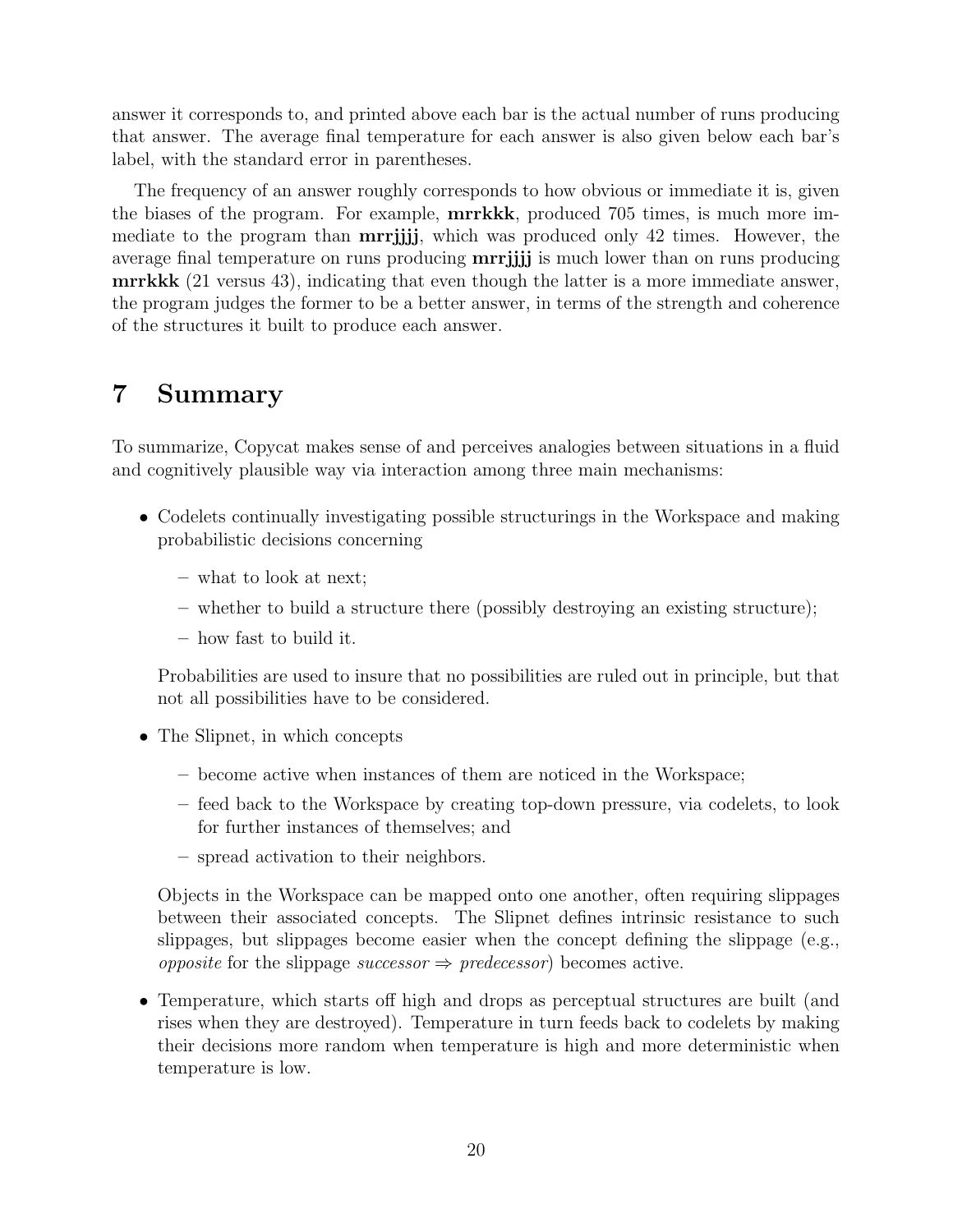Via these mechanisms, Copycat avoids the Catch-22 of perception: you can't explore everything, but you don't know which possibilities are worth exploring without first exploring them. You have to be open-minded, but the territory is too vast to explore everything; you need to use probabilities in order that exploration be fair. In Copycat's strategy, early on there is little information, resulting in high temperature and high degree of randomness, with lots of parallel explorations. As more and more information is obtained and fitting concepts are found, the temperature falls, and exploration becomes more deterministic and more serial as certain concepts come to dominate. The overall result is that the system gradually changes from a mostly random, parallel, bottom-up mode of processing to a deterministic, serial, topdown mode in which a coherent perception of the situation at hand gradually discovered and gradually "frozen in". Our claim is that this gradual transition between different modes of processing is a feature common to cognitive systems and to adaptive systems in general.

While Copycat's mechanisms have been shown to be successful to a high degree in its letter-string microworld [15], it remains to be demonstrated that such a system will work well on more realistic situations requiring a much larger repertoire of concepts (e.g., visual images). We believe that it will, and this belief is supported by the success of two projects using architectures similar to Copycat's: Tabletop, which makes analogies between objects and relationships on an idealized cafe table [2], and Letter Spirit, which recognizes and creates letters in different typeface styles on an idealized grid [12]. Copycat has recently been extended to incorporate "self-watching", in which the program monitors at a high level its own actions [13], an essential component for general high-level perception that was missing in Copycat. Current work in Hofstadter's group includes extending these ideas to the task of solving Bongard problems, a beautiful and open-ended class of visual analogy problems [1, 7]. If successful, this project will go a long way toward the development of a general cognitive architecture for high-level perception and analogy-making.

#### 8 Epilogue: Copycat and the Immune System

Copycat is one of the "other distributed autonomous systems" referred to in the title of this book. Copycat was not designed with the immune system in mind; ant colonies and cell metabolism (which I didn't discuss here) were the direct biological inspirations. However there are some interesting parallels between Copycat and the immune system that are worth pointing out. At the most general level, both systems produce global behavior that emerges from the interactions among many simple components with local interactions. At a more specific level, both systems are faced with complex recognition problems that require exploration of many possibilities. They both rely on search controlled by both bottom-up and top-down forces. Like Copycat, the immune system must have the potential to deal with any possibility (i.e., pathogen); it cannot a priori exclude possibilities ahead of time. But the number of possible pathogens is huge and cannot be prepared for ahead of time. Like Copycat, the immune system uses randomness to avoid this Catch-22. Random combinations are used to construct B-cell receptors from gene libraries, and random mutations allow the system to find increasingly better matches to antigens during affinity maturation. Also like Copycat, the immune system's search is controlled by both bottom-up and top-down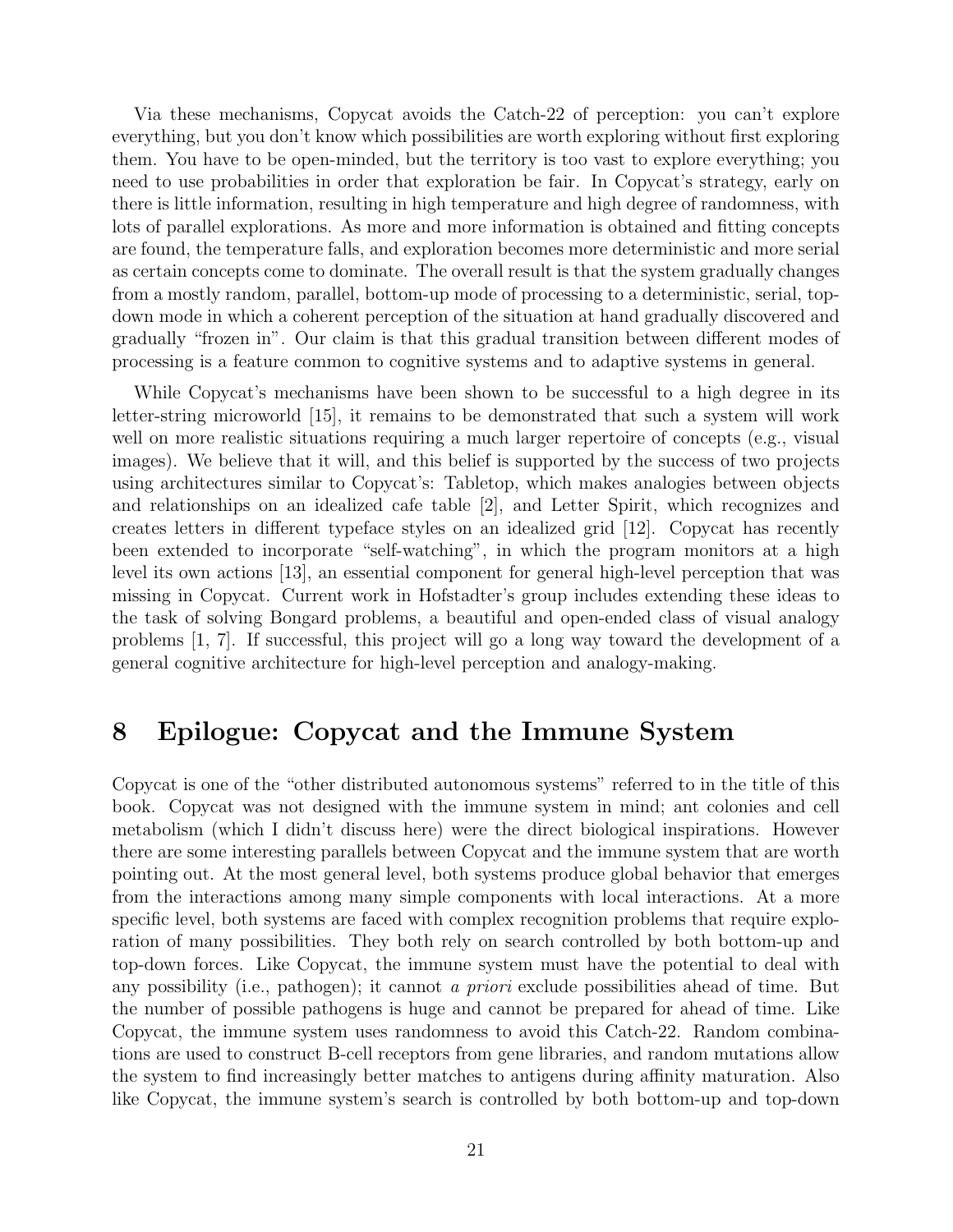aspects. One example of bottom-up search is the continual patrol of B-cells with different receptors, collectively prepared to approximately match any antigen. Top-down search consists of focused B-cells, which when activated by a match, create similar B-cells to zero in on the particular antigen that has been detected. As in all adaptive systems, maintaining the right balance between these two search modes is essential.

More detailed analogies between Copycat and the immune system are possible. For example, a Slipnet node's activation could be said to correspond to a concentration level of particular B-cells or cytokines: both reflect a particular possibility that the system has deemed worth exploring. Codelets that explore structures might correspond to lymphocytes of various kinds that patrol the body seeking signs of pathogen invasion and other kinds of disequilibrium. To quote from Hofmeyer's chapter in this volume: "we can abstractly view lymphocytes as mobile, independent detectors. There are trillions of these lymphocytes, forming a system of distributed detection, where there is no centralized control, and little, if any, hierarchical control. Detection and elimination of pathogens is a consequence of trillions of cells—detectors—interacting through simple, localized rules." This sounds very much like the way codelets work. Going further, high temperature in Copycat might correspond to fever in the body—the former a signal to Copycat that it must explore more broadly and intensely; the latter a signal to the body that it must increase the intensity of the immune response. (Several of these correspondences were proposed by L. Segel, personal communication.)

Analogies such as these force us to think more broadly about the systems one is building or trying to understand. If one notices, say, that the role of cytokines in immune signalling is similar to that of codelets that call attention to particular sites in an analogy problem, one is thinking at a general information-processing level about the function of a biological entity. Or if one sees that temperature-like phenomena in the immune system—fever, inflammation emerge from the joint actions of many agents, one might get some ideas on how to better model temperature in a system like Copycat. The main purposes of this chapter have been to draw the reader's attention to mechanisms of recognition and search that we have proposed as general properties of complex systems, to provoke some thought on how these properties might be implemented in specific complex systems in nature, and to open discussion on how artificial intelligence and cognitive science might additionally benefit from what is being learned about such natural systems.

#### Acknowledgments

Many thanks to Lee Segel for discussions at the Santa Fe Institute on links between distributed artificial intelligence and the immune system, for inviting me to a very stimulating workshop, and for helpful comments on an earlier version of this manuscript.